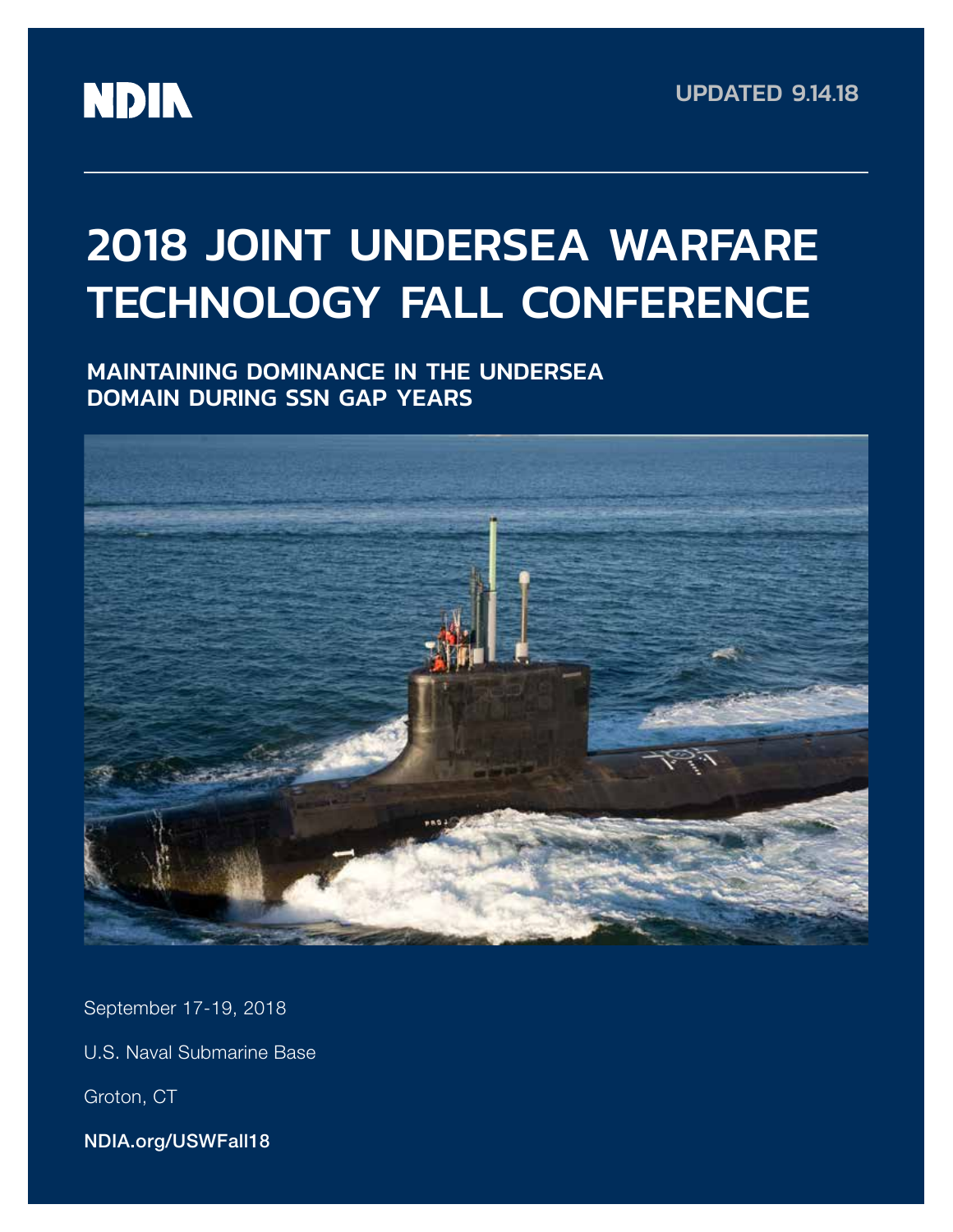LEADERSHIP Mike Tucker Division Chair

Mark Kenny Vice Chair

Mike Cortese Deputy Chair

# UNDERSEA WARFARE DIVISION

# WHO WE ARE

NDIA's Undersea Warfare Division fosters the exchange between government and industry of technical information and expansion of research and development in areas related to undersea warfare. To this end, the division furthers communication by providing a variety of ways for government and industry to work together to solve problems, identify affordable solutions and meet specific requirements. The group also supports both government and industry with advice on undersea warfare policies and acquisition planning.

# WHO WE ARE

# TABLE OF **CONTENTS**

The National Defense Industrial Association is the trusted leader in defense and national security associations. As a 501(c)(3) corporate and individual membership association, NDIA engages thoughtful and innovative leaders to exchange ideas, information, and capabilities that lead to the development of the best policies, practices, products, and technologies to ensure the safety and security of our nation. NDIA's membership embodies the full spectrum of corporate, government, academic, and individual stakeholders who form a vigorous, responsive, and collaborative community in support of defense and national security. For more information, visit NDIA.org

> **Registration** Dealey Center Auditorium 7:00 am - 5:00 pm

| <b>WELCOME</b> 3                      |
|---------------------------------------|
| SCHEDULE AT A GLANCE  3               |
| <b>EVENT INFORMATION</b> 4            |
| TRACK INFORMATION  5                  |
|                                       |
| <b>TECHNICAL SESSION ABSTRACT 8</b>   |
| <b>BIOGRAPHIES</b> 14                 |
| <b>TECHNICAL SESSION SUMMARIES 21</b> |
| <b>BUS SCHEDULE</b> 28                |
| SPONSORS DESCRIPTIONS 29              |
| <b>VENUE MAP 30</b>                   |



# **NDIN**

# SCHEDULE AT A GLANCE

# TUESDAY, SEPTEMBER 18

Registration Dealey Center Auditorium 7:00 am - 5:00 pm

Continental Breakfast Dealey Center Courtyard 7:00 - 8:00 am

Plenary Session Dealey Center Auditorium 8:00 am- 5:00 pm

Networking Lunch Base Gymnasium 11:55 am - 1:10 pm

Networking Reception

North Lake 6:00 - 7:00 pm

Networking Dinner

North Lake 7:00 - 9:30 pm



# WEDNESDAY, SEPTEMBER 19

Continental Breakfast Dealey Center Courtyard 7:00 - 8:00 am

# Technical Sessions Various Base Locations

8:00 am - 5:00 pm

# Networking Lunch

Dealey Center Courtyard 12:00 - 1:00 pm

# WELCOME

I welcome all of our attendees to the National Defense Industrial Association's 2018 Joint Undersea Warfare Technology Fall Conference. The NDIA Undersea Warfare Division members are proud to bring you this annual conference.

This conference concentrates on the Navy's core competency mission of countering submarine and mine threats to the free and open flow of sea borne commerce and to the conduct of power projection from the sea. All Navy platforms and elements of the Navy force structure are involved in undersea warfare: submarines, surface combatants, fixed and rotary wing aircraft, surveillance units, and the Navy's command and control infrastructure. The USW Division has five active Technical Committees in which the Division focuses on the navy's mission areas: Sensor Systems, Mine Warfare Systems, Undersea Vehicles (including weapons), Aviation, and C4I and Combat Systems and Warfighter Performance. The technical sessions on the second day of the conference focus on recent events, advancements and challenges in each of these mission areas.



The mission of the NDIA's Undersea Warfare Division is to focus on critical undersea warfare areas related to the development, production, testing and logistic support of underwater combat systems. This includes mines, torpedoes, manned and unmanned underwater vehicles, countermeasures, sensors, weapon control and handling equipment; and the integration of systems aboard aircraft, ships and submarines.

The NDIA's Undersea Warfare Division fosters the exchange of technical information between government and industry and the expansion of research and development in areas related to undersea warfare. To this end, the division furthers communication by providing a variety of ways for government and industry to work together to solve problems, identify affordable solutions and meet specific requirements. The group also supports both government and industry with advice on undersea warfare policies and acquisition planning.

Your feedback is highly encouraged to ensure we continue to meet your needs.

Sincerely,

# CAPT Robert Dunn, USN (Ret)

*Chairman, Joint Undersea Warfare Technology Fall Conference* Government Relations Manager, General Dynamics Electric Boat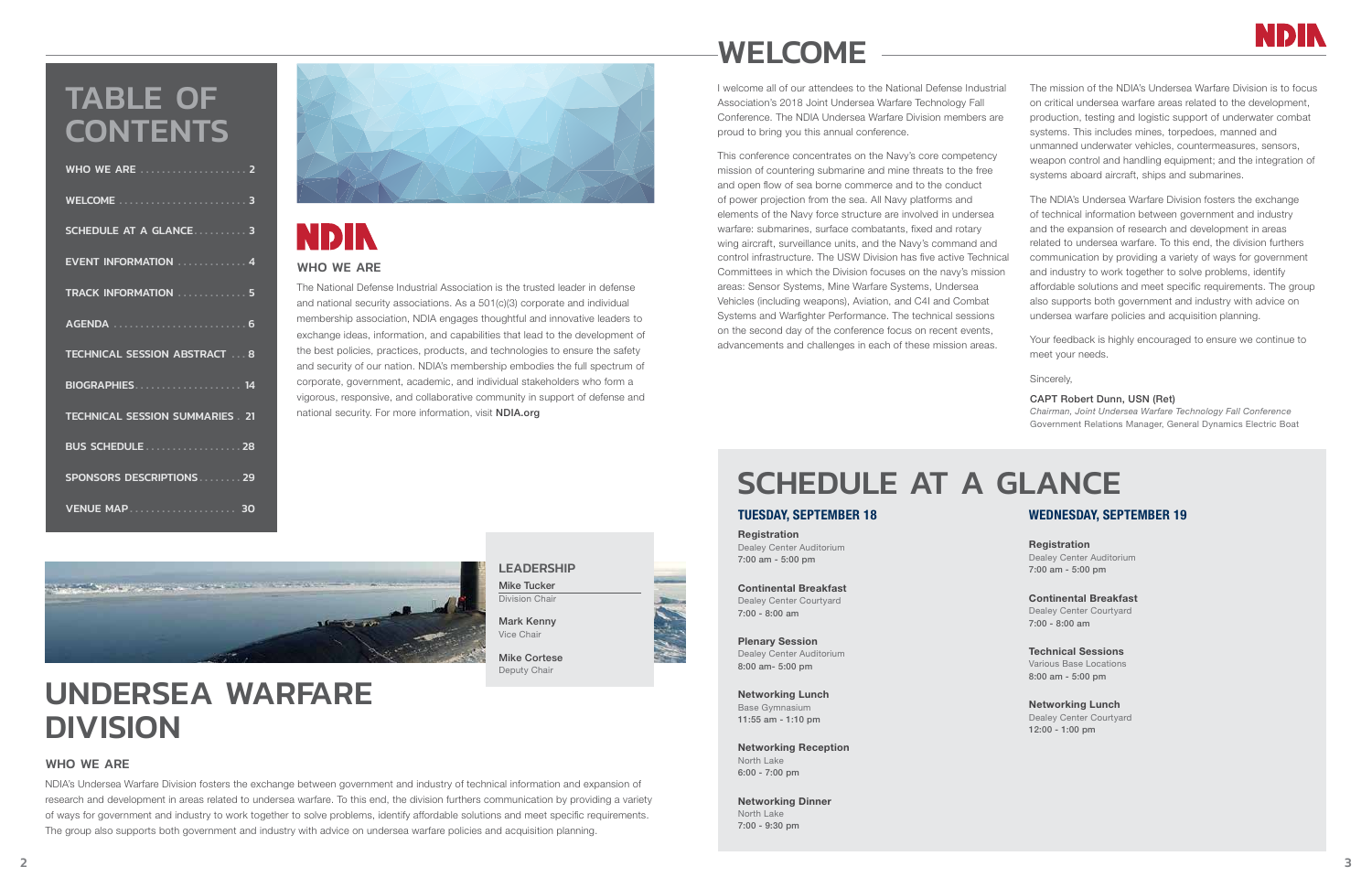# EVENT INFORMATION

LOCATION U.S. Naval Submarine Base

|                                              | New London - Groton, CT                                                                                                                |
|----------------------------------------------|----------------------------------------------------------------------------------------------------------------------------------------|
| <b>ATTIRE</b>                                | <b>Industry: Business Casual</b><br>Civilian Speakers: Coat a<br><b>Active Duty Military: Khak</b><br><b>Military Speakers: Khakis</b> |
| <b>SURVEY AND</b><br><b>PARTICIPANT LIST</b> | You'll receive via email a su<br>Please complete the survey                                                                            |
| <b>EVENT CONTACT</b>                         | <b>Carol Dwyer</b><br>Meeting Planner<br>(703) 247-2582<br>cdwyer@ndia.org                                                             |

# PLANNING **COMMITTEE**

Coat and Tie v: Khakis Khakis

> nail a survey and list of attendees (name and organization) after the conference. e survey, which helps make our event even more successful in the future.

> > Macon Field

Assistant Vice President, Divisions

(703) 247-9491 mfield@ndia.org

Joe Cuschieri Deputy Session Chair - Undersea Sensors

# HARASSMENT **STATEMENT**

Robert Dunn Conference Chair

Chuck Fralick Deputy Session Chair - Undersea Vehicles

Kevin Hagan Deputy Session Chair - Mine Warfare

Eric Irwin Conference Co-Chair

Mike Janik Session Chair - Undersea Sensors

Bob Kanyuck Deputy Session Chair- Aviation USW

SPEAKER GIFTS In lieu of speaker gifts, a donation is being made to the Fisher House Foundation.

John Linderman

Session Chair - Warfighter Performance

John Padgett Conference Advisor

Paul Rosbolt

Session Chair - C4I & Combat Systems

Tom Ruzic

Session Chair - Undersea Vehicles

Glen Sharpe

Session Chair - Aviation USW

Jon Tobias

Session Chair - Mine Warfare

Bob Zarnich

Deputy Session Chair - C4I & Combat

Systems

NDIA is committed to providing a professional environment free from physical, psychological and verbal harassment. NDIA will not tolerate harassment of any kind, including but not limited to harassment based on ethnicity, religion, disability, physical appearance, gender, or sexual orientation. This policy applies to all participants and attendees at NDIA conferences, meetings and events. Harassment includes offensive gestures and verbal comments, deliberate intimidation, stalking, following, inappropriate photography and recording, sustained disruption of talks or other events, inappropriate physical contact, and unwelcome attention. Participants requested to cease harassing behavior are expected to comply immediately, and failure will serve as grounds for revoking access to the NDIA event.

Michael Janik Raytheon Integrated Defense **Systems** 

# Aviation USW

Glen Sharpe Lockheed Martin Corporation

The Aviation session focuses on the capability, integration and synergies that the airborne Undersea community brings to

the fight. Because of the wide range of "aviation platforms," from widebody fixed wing to rotary winged, as well as the gambit of unmanned systems, the committee is interested in articulating the contributions and potential of these weapons systems. Desired technical subjects cover the broad areas of signal processing, human factors, training, undersea capable weapons, sensors, man-machine interface, littoral and large area search as well as the networking required to make all of this happen. The presentations cover a range, including theoretical discussions by academic institutions and laboratories, reports on experimental systems and systems being developed for Fleet introduction, and discussions of Navy programs of record.



# C4I & Combat Systems Paul Rosbolt

Systems Planning and Analysis, Inc.

The C4I & Combat Systems Technical session focuses on Communications, Information

Exchange, Data Fusion and Command and Control enablers for the ASW Kill Chain F2T2EA (Find, Fix, Track, Target, Engage and Assess). Committee presentations are given by academia, government and industry and cover a broad range of topics from theoretical discussions to updates on technology, programs of record and test results. A special focus for this year's conference will be Information Assurance/ Cyber-Security as it relates to Undersea Warfare.

# Mine Warfare Jon Tobias ITA International

The Mine Warfare (MIW) session provides the opportunity for Industry, Government, and Academia to exchange information

# Undersea Sensors

The focus of the Undersea Sensors session is to provide guidance to the U.S. Navy about the application

of cutting edge technology. Abstracts submitted to this section should relate to the following: underwater acoustic transduction and acoustic sensor arrays, electro-optic sensors, magnetic sensors, electrostatic sensors, chemical sensors, gravity sensors, signal processing, test and evaluation, operational use/sea test results, and theoretical studies. This list is not exhaustive but representative of the disciplines and associated sciences.



# Undersea Vehicles Tom Ruzic

Huntington Ingalls Industries

The Undersea Vehicles session focuses on both large and small hull undersea vehicles (both manned and unmanned) and

and express their views in addressing technical, programmatic and operational issues and activities in the MIW community. The Committee addresses threats, programs, operations, CONOPS, and future technologies across the MIW spectrum of mine hunting, mine sweeping, neutralization, command and control, mining and other areas of interest. Submarine, Surface, Air, and MIW Enterprises). Human Systems Integration (HSI) - Improving data visualization techniques and enhancing intuitive decision making; improving the reliability of critical information Operator Capability





unmanned surface vehicles. Technical subjects cover the broad areas of weapons, unmanned vehicles, defensive systems and hull, mechanical and electrical systems. The technical committee presentations range from theoretical discussions by academic institutions and laboratories, reports on experimental systems and systems being developed for Fleet introduction, to discussions of Navy programs of record.



# Warfighter Performance

Mr. John Linderman The John Hopkins University-Applied Physics Lab

This special session on Warfighter Performance is intended to address evolving operational needs and

solutions in the area of USW Warfighter Performance which employ a combination of components such as technology, HSI, Serious Games, Virtual Worlds, and other emerging concepts. Presentations in this session will address approaches that effectively combine cross discipline techniques and methodologies to provide real capability to the Warfighter across all USW Warfare Domains/Enterprises (i.e.,

Training - Establishing linkages between theory, experiments, and training system design; integrating M&S to increase realism as well as cost efficiency of onboard submarine training capability

Health and Wellness - Reducing or countering the negative effects of fatigue, stress, illness, etc.; improving on-board environment with respect to atmosphere, nutrition, exercise, noise exposure, etc.

# TRACK INFORMATION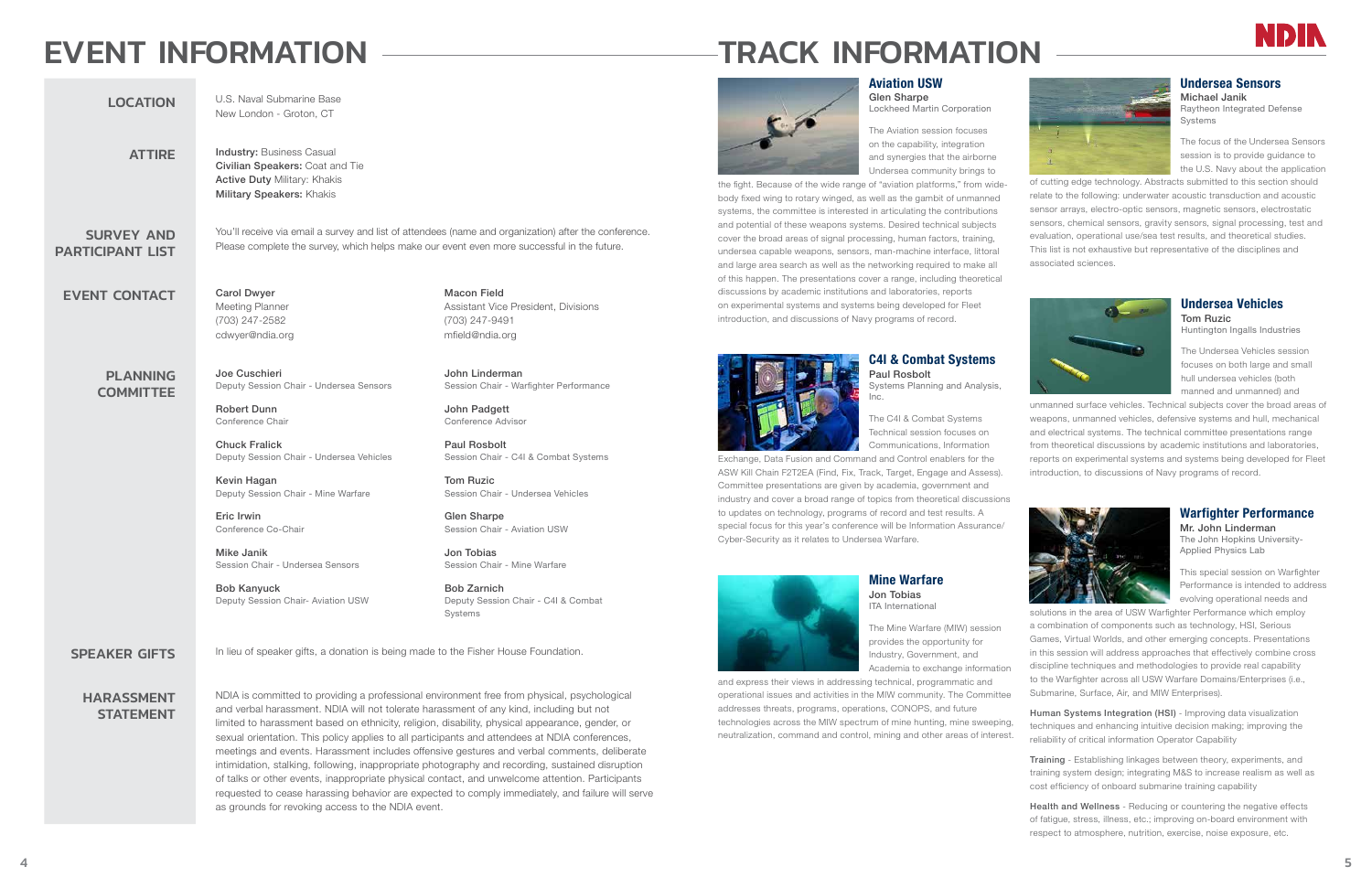# AGENDA

|                      | <b>TUESDAY, SEPTEMBER 18</b>                                                                                                              | $1:10$ pm        | <b>INTRODUCTION OF SPEAKERS</b><br><b>Robert Dunn</b><br>NDIA Undersea Warfare Division Fall Conference                                                                                                                                                                                                                     |
|----------------------|-------------------------------------------------------------------------------------------------------------------------------------------|------------------|-----------------------------------------------------------------------------------------------------------------------------------------------------------------------------------------------------------------------------------------------------------------------------------------------------------------------------|
| 7:00 am - 5:00 pm    | <b>REGISTRATION</b><br><b>DEALEY CENTER AUDITORIUM</b>                                                                                    | 1:10 - 1:40 am   | RADM David Hahn, USN<br>Chief of Naval Research; Director of Innovation, T                                                                                                                                                                                                                                                  |
| $7:00 - 8:00$ am     | <b>BREAKFAST</b><br><b>OUTSIDE PLAZA</b>                                                                                                  | $1:40 - 2:10$ pm | <b>RDML David Goggins, USN</b><br>Program Executive Officer for Submarines                                                                                                                                                                                                                                                  |
| $8:00 - 8:15$ am     | <b>CALL TO ORDER AND WELCOME</b><br><b>Mike Tucker</b><br>NDIA Undersea Warfare Division Chair                                            | $2:10 - 2:40$ pm | <b>CAPT Douglas Belvin, USN</b><br>Program Executive Officer for Air ASW / PMA 264                                                                                                                                                                                                                                          |
|                      |                                                                                                                                           |                  | <b>CAPT Christopher Ramdsen, USN</b><br>Chief of Staff, Patrol and Reconnaissance Group/                                                                                                                                                                                                                                    |
|                      | <b>OPENING REMARKS</b><br>RDML Butch Dollaga, USN<br>Commander, Undersea Warfighting Development Center                                   | $2:40 - 3:00$ pm | <b>NETWORKING BREAK</b><br><b>OUTSIDE COURTYARD</b>                                                                                                                                                                                                                                                                         |
|                      | <b>INTRODUCTION OF SPEAKERS</b><br><b>Robert Dunn</b><br>NDIA Undersea Warfare Division Fall Conference Chair                             | $3:00 - 3:30$ pm | <b>RDML Moises DelToro, USN</b><br>Commander, Naval Undersea Warfare Center                                                                                                                                                                                                                                                 |
| $8:15 - 8:45$ am     | ADM John Richardson, USN<br><b>Chief of Naval Operations</b>                                                                              | $3:30 - 4:00$ pm | <b>CAPT Peter Small, USN</b><br>PMS-406 Unmanned Maritime Systems                                                                                                                                                                                                                                                           |
| $8:45 - 9:15$ am     | <b>ADM Frank Caldwell, USN</b><br>Director, Naval Nuclear Propulsion Program                                                              | $4:00 - 4:30$ pm | <b>Andrew Richardson</b><br>Deputy Commander, Office of Naval Intelligence                                                                                                                                                                                                                                                  |
| $9:15 - 9:45$ am     | VADM Charles "Chas" Richard, USN<br>Commander, Submarine Forces; Commander, Submarine Force Atlantic; Commander, Allied Submarine Command | $4:30 - 5:00$ pm | RADM John Tammen, USN<br>Director, Undersea Warfare Division, Office of the                                                                                                                                                                                                                                                 |
| $9:45 - 10:10$ am    | <b>NETWORKING BREAK</b><br><b>OUTSIDE PLAZA</b>                                                                                           | $5:00$ pm        | <b>CLOSING REMARKS</b><br><b>Mike Tucker</b><br>NDIA Undersea Warfare Division Chair                                                                                                                                                                                                                                        |
| 10:10 - 10:40 am     | VADM David Johnson, USN<br>Principal Military Deputy, Assistant Secretary of the Navy for Research, Development and Acquisition           | $5:05$ pm        | <b>ADJOURN</b>                                                                                                                                                                                                                                                                                                              |
| $10:40 - 11:10$ am   | VADM William Merz, USN<br>Deputy Chief of Naval Operations for Warfare Systems (OPNAV N9)                                                 | $6:00 - 7:00$ pm | <b>NETWORKING RECEPTION (PRE</b><br><b>NORTH LAKE</b>                                                                                                                                                                                                                                                                       |
| 11:10 - 11:40 am     | RADM Daryl Caudle, USN<br>Commander, Submarine Force, U.S. Pacific Fleet                                                                  | $7:00 - 9:30$ pm | <b>NETWORKING DINNER (PRE-RE</b><br><b>NORTH LAKE</b>                                                                                                                                                                                                                                                                       |
| 11:40 am - 11:55 pm  | <b>AWARDS CEREMONY</b><br><b>Pierre Corriveau</b><br>Undersea Warfare Division Awards Chair                                               |                  | The NDIA has a policy of strict compliance with federal and state antitrust la<br>that could result in an unreasonable restraint of trade. Consequently, NDIA<br>at formal association membership, board, committee, and other meetings a<br>profit margins, or other terms or conditions of sale (including allowances, cr |
| 11:55 $am - 1:10 pm$ | <b>LUNCH</b><br><b>BASE GYMNASIUM</b>                                                                                                     |                  | of territories; or refusals to deal with or boycotts of suppliers, customers or<br>particular supplier, customer or third party.                                                                                                                                                                                            |



nce Chair

on, Technology Requirements and Test and Evaluation (OPNAV N94)

oup/Pacific

f the Chief of Naval Operations, N97

# PRE-REGISTRATION REQUIRED)

# -REGISTRATION REQUIRED)

ust laws. The antitrust laws prohibit competitors from engaging in actions DIA members must avoid discussing certain topics when they are together ags and in informal contacts with other industry members: prices, fees, rates, s, credit terms, and warranties); allocation of markets or customers or division s or other third parties, or topics that may lead participants not to deal with a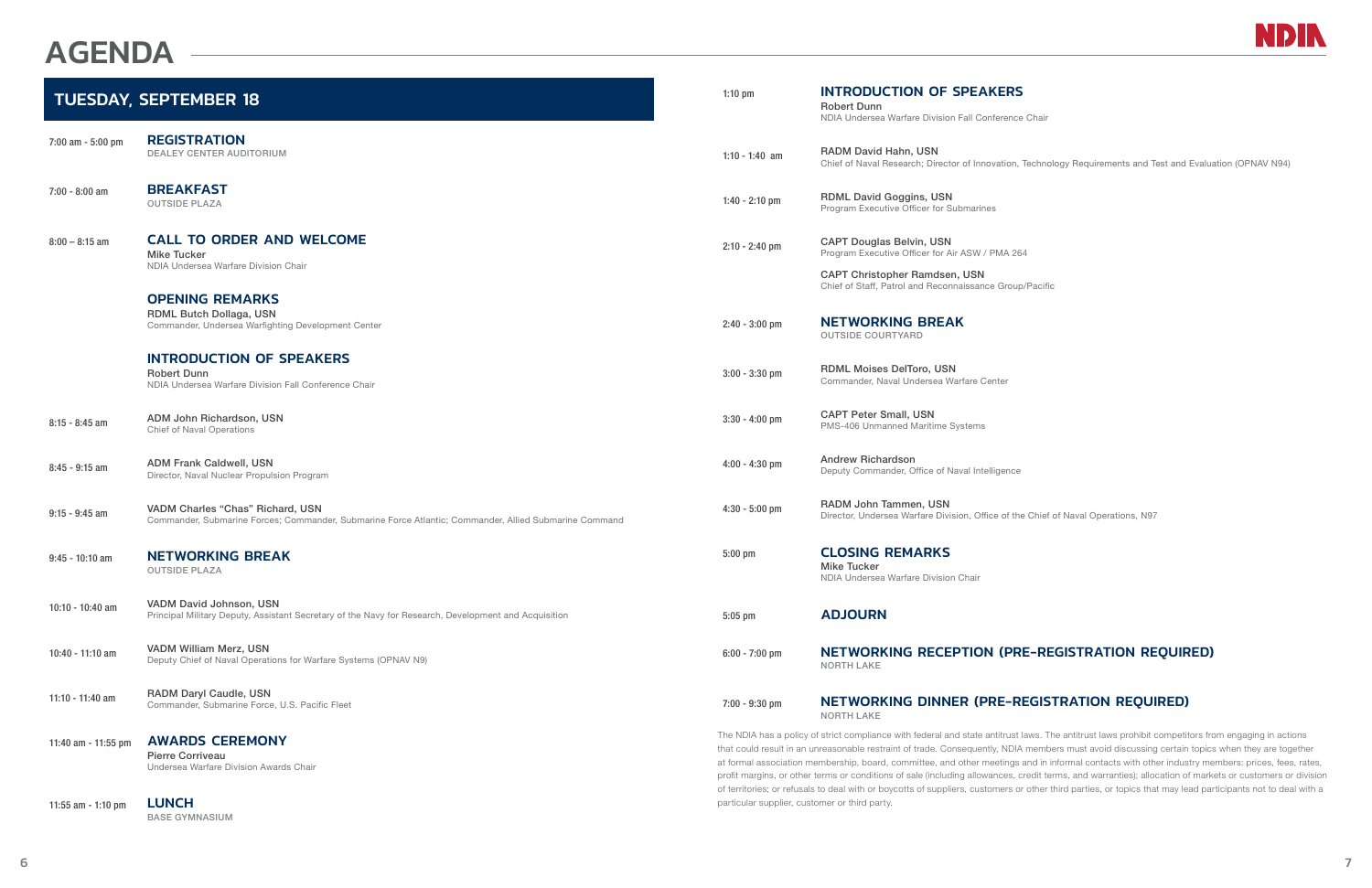# TECHNICAL SESSIONS

# **WEDNESDAY, SEPTEMBER 19**

|                 | C4I<br>Paul Rosbolt, Session Chair                                                                                                                                                                                                                 | Combat Systems /<br>Warfighter Performance<br>Paul Rosbolt, Session Chair<br>John Linderman, Session Chair     | <b>Mine Warfare</b><br>Jon Tobias, Session Chair                                                                                       | <b>Aviation USW</b><br>Glen Sharpe, Session Chair                                                                           | <b>Undersea Sensors</b><br>Mike Janik, Session Chair<br>Joe Cuschieri, Session Co-Chair                                                                          |                                                                                                                                                        | <b>Undersea Vehicles</b><br>Tom Ruzic, Session Chair<br>Chuck Fralick, Session Co-Chair                                                                                                              |                                                                                                                                                           |
|-----------------|----------------------------------------------------------------------------------------------------------------------------------------------------------------------------------------------------------------------------------------------------|----------------------------------------------------------------------------------------------------------------|----------------------------------------------------------------------------------------------------------------------------------------|-----------------------------------------------------------------------------------------------------------------------------|------------------------------------------------------------------------------------------------------------------------------------------------------------------|--------------------------------------------------------------------------------------------------------------------------------------------------------|------------------------------------------------------------------------------------------------------------------------------------------------------------------------------------------------------|-----------------------------------------------------------------------------------------------------------------------------------------------------------|
|                 | <b>Lewis Hall</b>                                                                                                                                                                                                                                  | Building 83, Room 318                                                                                          | Building 83, Room 319                                                                                                                  | Building 83, Room 327                                                                                                       | Dealey Center Auditorium                                                                                                                                         | Building 83, Room 317                                                                                                                                  | <b>Bledsoe Hall</b>                                                                                                                                                                                  | <b>Dealey Classroom</b>                                                                                                                                   |
| 8:00 am         | 21623<br>Assuring Undersea<br>Dominance Through the<br>Undersea Communications &<br>Integration Program Office<br><b>CAPT Michael Boone,</b><br><b>USN</b><br>PEO C4I / PMW 770                                                                    | 21700<br>PMS 425 Program Overview<br><b>CAPT Gregory Zettler,</b><br><b>USN</b><br>NAVSEA PMS 425              | 21460<br><b>Active Sonar Matched</b><br>Waveform for Resonant<br><b>Spherical Mine Target</b><br>LT Justin McCorkle, USN<br><b>NPS</b> | 21470<br>Air ASW Systems (PMA-264)                                                                                          | 21477<br><b>IWS5 Advanced</b>                                                                                                                                    |                                                                                                                                                        | 21479<br>Defining VIRGINIA Class<br><b>Block VI Within the Context</b><br>of the Tactical Submarine<br><b>Evolution Plan</b><br><b>David Nagy</b><br>OPNAV N97                                       | 21718<br><b>UUV Core Technologie</b><br><b>Robert lera</b><br>NAVSEA - PMS 406                                                                            |
| 8:30 am         | 21478<br><b>Advanced Naval Technology</b><br>Exercise 2018 Demonstration<br>Overview Cross Domain C3 for<br>Manned/Unmanned Systems<br>Intelligent Collaboration<br><b>Larry Schluderberg</b><br><b>General Dynamics</b><br><b>Mission Systems</b> | <b>Tactical Control AxB</b><br><b>Steve Potochniak</b><br>PEO IWS5                                             | 21616<br>NSWC PCD Investments in MIW<br>Dr. Peter Adair<br>NSWC PCD                                                                    | <b>CAPT Douglas Belvin,</b><br><b>USN &amp; CDR Matt Farr,</b><br><b>USN</b><br>PMA-264, NAVAIR                             | <b>Development Status</b><br><b>Peter Scala</b><br>PEO IWS 5                                                                                                     |                                                                                                                                                        | 21638<br><b>Merits of Advanced Materials</b><br>for Future Submarine<br><b>Propulsor Development</b><br>Dr. John Vlattas,<br>Patrick Taylor &<br>Josalyne Ma<br>NAVSEA 073                           | 21524<br><b>Employing Untethered</b><br><b>Transformational Capabilit</b><br>Denied Subsea Environm<br><b>Michael Fry</b><br><b>QinetiQ North America</b> |
| $9:00$ am       | 21618<br>Findings from a Navy-Industry<br>Workshop on Seabed Warfare<br>John Lademan<br>Northrop Grumman                                                                                                                                           | 21701<br>Rapid Acquisition via the DIUx<br><b>Jacob Glassman</b><br>NAVSEA PMS 425                             | 21642<br>Affordable Man-Portable<br><b>SAS Solution for MIW</b><br><b>Dan Lawrence</b><br><b>Riptide Autonomous Solutions</b>          | 21445<br><b>DICASS Noise Analysis</b><br><b>Ronald Buratti</b><br>RDA, Inc.                                                 | 21303<br>PMS 485's Deployable<br>and Mobile Surveillance<br><b>Systems Update</b><br>Susan LaShomb, Joseph<br><b>Grant &amp; Mandeep Nehra</b><br><b>PMS 485</b> | 21325<br>Deployment of Novel<br><b>Underwater Sensors using UAVs</b><br>Dr. Mark Paulus<br>NUWC Division, Keyport                                      | 21646<br>688 Quick Look Study<br>- Achievable Capability<br>Insertions for Life-Extended<br><b>LOS ANGELES-Class Ships</b><br>in the SSN Gap Years<br><b>Kevin Bowe</b><br>Newport News Shipbuilding | 21840<br>Unmanned Undersea Veh<br>Requirements Group (UF<br>Capability Needs and Prio<br><b>LCDR Blake Klinedir</b><br><b>USN</b><br>OPNAV N97            |
| $9:30$ am       | 21696<br>Testing Your Comms System<br>at the Navy's Undersea<br>Data and Power Test Bed<br>Joshua Henson<br>PEO SUB, PMS 485                                                                                                                       | Sub-Launched Harpoon<br><b>Ed Rishmany</b><br><b>NUWC</b>                                                      | 21709<br>Mine Countermeasures<br>- A Fleet Perspective<br><b>CAPT Ron Toland, USN</b><br><b>SMWDC</b>                                  | 21575<br><b>DDVLA Sonobuoy</b><br>Program Update<br>Daryl Hawkins &<br><b>William King</b><br>SeaLandAire Technologies, Inc | 21713<br>Seabed Surveillance System<br>Signal Processing and<br>Automation Modernization<br><b>Eric Hatcher</b><br><b>ARL UT-Austin</b>                          | 21612<br><b>Compact Littoral ASW SONAR</b><br>for Very Small to Medium USV<br><b>Tom Reynolds</b><br>Kongsberg Maritime U.S.                           | ONI<br>Acoustics Intelligence Update<br><b>ONI TAC-65</b>                                                                                                                                            | 21482<br>Subsea and Seabed War<br>Initial Capabilities Docum<br>LT David Rezzo, US<br>OPNAV N97                                                           |
| $10 \text{ am}$ | <b>BREAK</b><br><b>BREAK</b>                                                                                                                                                                                                                       |                                                                                                                |                                                                                                                                        |                                                                                                                             |                                                                                                                                                                  |                                                                                                                                                        |                                                                                                                                                                                                      |                                                                                                                                                           |
| $10:30$ am      | 21485<br>Payload Delivery Systems for<br><b>Advanced Tactical Applications</b><br><b>Dr. David Powell</b><br>Sparton                                                                                                                               | 21533<br><b>Undersea Systems</b><br>Program Office Update<br><b>CAPT Doug Adams, USN</b><br><b>PEO IWS 5.0</b> | 21473<br>"Smart" Unmanned Maritime<br>System of Systems for Counter<br><b>UUV/MIW Operations</b><br>Dan Redman<br>Northrop Grumman     | 21631<br><b>Underwater Target Detection</b><br>in Hyperspectral Remote<br>Sensing Imagery<br>Dr. David Gillis<br><b>NRL</b> | 21726<br>Affordable Mobile ASW<br>Surveillance System<br><b>Tracey Fischer</b><br><b>TAF &amp; Associates</b>                                                    | 21626<br><b>Employing Distributed</b><br><b>Acoustic Sensing for</b><br>Infrastucture Protection<br><b>Michael Fry</b><br><b>QinetiQ North America</b> | 21647<br><b>Technology Development</b><br>for Lithium ion Battery<br><b>Platform Certification</b><br>Dr. Joseph Fontaine<br><b>NUWC</b>                                                             | 21695<br>Testing Your UUV at th<br>Navy's Undersea Data<br>and Power Test Bed<br>Joshua Henson<br>PEO SUB, PMS 485                                        |



| <b>Undersea Vehicles</b><br>Tom Ruzic, Session Chair<br>Chuck Fralick, Session Co-Chair                                                                                                       |                                                                                                                                                                      |  |  |  |  |
|-----------------------------------------------------------------------------------------------------------------------------------------------------------------------------------------------|----------------------------------------------------------------------------------------------------------------------------------------------------------------------|--|--|--|--|
| <b>Bledsoe Hall</b>                                                                                                                                                                           | <b>Dealey Classroom</b>                                                                                                                                              |  |  |  |  |
| 21479<br><b>Defining VIRGINIA Class</b><br><b>Block VI Within the Context</b><br>of the Tactical Submarine<br><b>Evolution Plan</b><br><b>David Nagy</b><br><b>OPNAV N97</b>                  | 21718<br><b>UUV Core Technologies</b><br><b>Robert lera</b><br>NAVSEA - PMS 406                                                                                      |  |  |  |  |
| 21638<br>Merits of Advanced Materials<br>for Future Submarine<br>Propulsor Development<br>Dr. John Vlattas,<br>Patrick Taylor &<br>Josalyne Ma<br>NAVSEA 073                                  | 21524<br><b>Employing Untethered</b><br>Transformational Capabilities In<br><b>Denied Subsea Environments</b><br><b>Michael Fry</b><br><b>OinetiQ North America</b>  |  |  |  |  |
| 21646<br>688 Quick Look Study<br>- Achievable Capability<br>Insertions for Life-Extended<br>LOS ANGELES-Class Ships<br>in the SSN Gap Years<br><b>Kevin Bowe</b><br>Newport News Shipbuilding | 21840<br>Unmanned Undersea Vehicle<br>Requirements Group (URG)<br><b>Capability Needs and Priorities</b><br><b>LCDR Blake Klinedinst,</b><br>USN<br><b>OPNAV N97</b> |  |  |  |  |
| ONI<br>Acoustics Intelligence Update<br><b>ONI TAC-65</b>                                                                                                                                     | 21482<br>Subsea and Seabed Warfare<br>Initial Capabilities Document<br>LT David Rezzo, USN<br><b>OPNAV N97</b>                                                       |  |  |  |  |
| AΚ                                                                                                                                                                                            |                                                                                                                                                                      |  |  |  |  |
| 21647                                                                                                                                                                                         | 21695                                                                                                                                                                |  |  |  |  |

# 21695

Testing Your UUV at the Navy's Undersea Data and Power Test Bed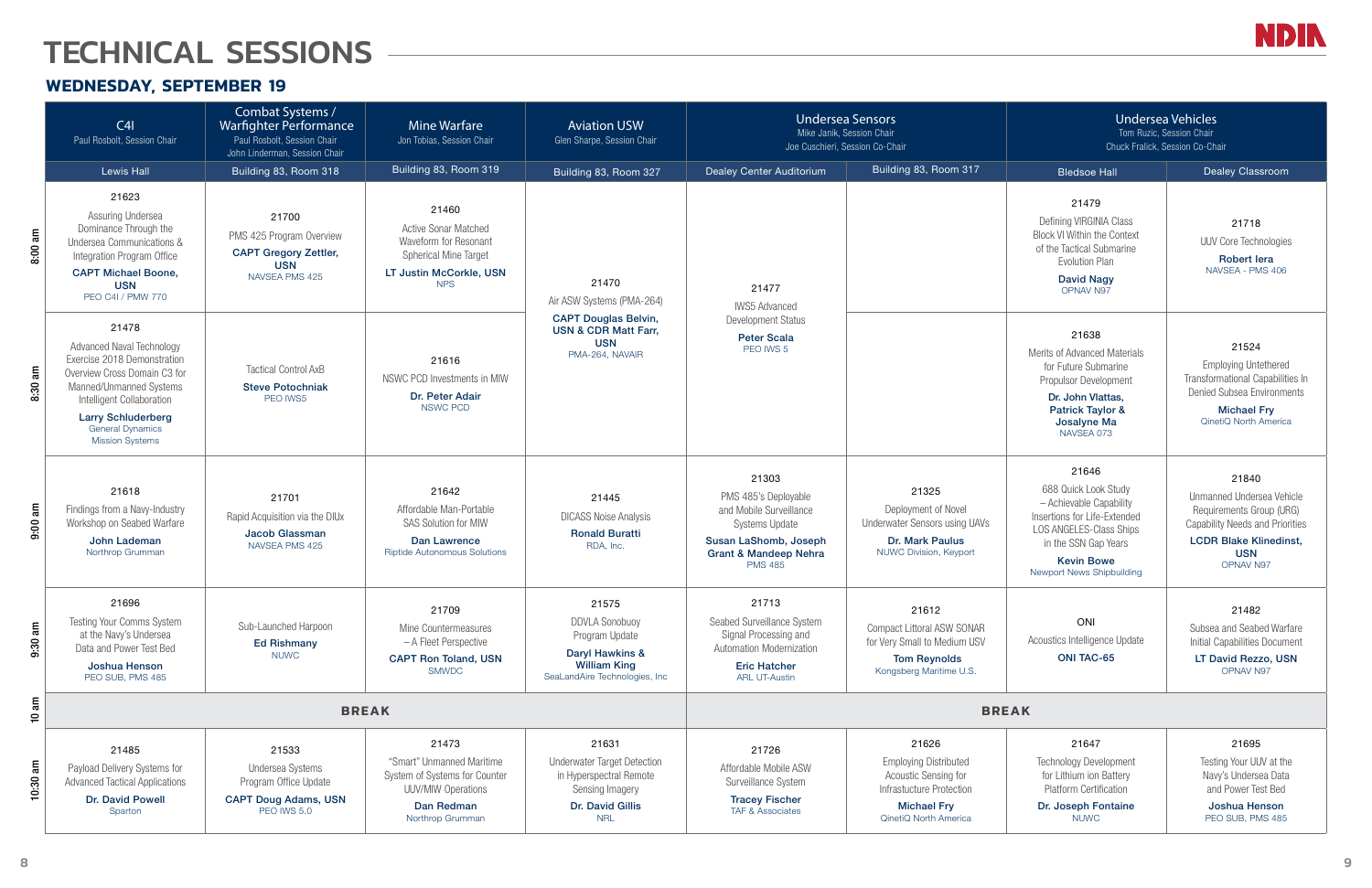

# Undersea Vehicles

# 21619

# 21637

Protecting Naval Assets in Port with Autonomous Swarming AUVs

## Brendan McNelly JHU-APL

## John Waterston, Aaron Kofford & Yevgeniy Dorfman DARPA

# 21481

Design and Analysis of Swarming Architecture for Unmanned Systems in Air, Sea, and Space Environments Using Goal Oriented Requirements Engineering

|                                 | C4I<br>Paul Rosbolt, Session Chair                                                                                                                                                                             | Combat Systems /<br>Warfighter Performance<br>Paul Rosbolt, Session Chair<br>John Linderman, Session Chair                                             | <b>Mine Warfare</b><br>Jon Tobias, Session Chair                                                                                                                             | <b>Aviation USW</b><br>Glen Sharpe, Session Chair                                    | <b>Undersea Sensors</b><br>Mike Janik, Session Chair<br>Joe Cuschieri, Session Co-Chair                                      |                                                                                                                                                                                          | <b>Undersea Vehicles</b><br>Tom Ruzic, Session Chair<br>Chuck Fralick, Session Co-Chair                                                                                                              |                                                                                                                                                                                               |
|---------------------------------|----------------------------------------------------------------------------------------------------------------------------------------------------------------------------------------------------------------|--------------------------------------------------------------------------------------------------------------------------------------------------------|------------------------------------------------------------------------------------------------------------------------------------------------------------------------------|--------------------------------------------------------------------------------------|------------------------------------------------------------------------------------------------------------------------------|------------------------------------------------------------------------------------------------------------------------------------------------------------------------------------------|------------------------------------------------------------------------------------------------------------------------------------------------------------------------------------------------------|-----------------------------------------------------------------------------------------------------------------------------------------------------------------------------------------------|
|                                 | <b>Lewis Hall</b>                                                                                                                                                                                              | Building 83, Room 318                                                                                                                                  | Building 83, Room 319                                                                                                                                                        | Building 83, Room 327                                                                | Dealey Center Auditorium                                                                                                     | Building 83, Room 317                                                                                                                                                                    | <b>Bledsoe Hall</b>                                                                                                                                                                                  | <b>Dealey Classroom</b>                                                                                                                                                                       |
| 11:00 $am$                      | 21471<br>Communications<br>Architectures for C4I in<br>Hostile EM environments<br>Dr. Donald Steinbrecher<br><b>AVSEA</b>                                                                                      | 21587<br>Demonstrating 3rd<br>Party Targeting<br><b>Chris Laliberte</b><br><b>NUWC</b>                                                                 | 21611<br>Sonobuoy Launcher<br>Compatible UUV<br><b>Tom Reynolds</b><br>Hydroid, Inc.                                                                                         | ONI<br><b>Potential Adversary USW</b><br>Forces Ops and Tactics<br><b>ONI TAC-12</b> | 21502<br>Improved Signal Processing for<br><b>Pulsed Narrowband Waveforms</b><br><b>Travis Cuprak</b><br>L3 Adaptive Methods | 21594<br>Interoperable Sidescan<br>Sonar Evaluation<br><b>Gregory Folts</b><br>QinetiQ North America                                                                                     | 21619<br>Implementation of Real-<br>Time Internal Short Circuit<br>Detection for Enhanced<br>Safety and Reliability of<br>Li-Ion Batteries for UUVs<br><b>Dr. Brian Barnett</b><br><b>CAMX Power</b> | 21637<br><b>Protecting Naval Asset</b><br>in Port with Autonomou<br>Swarming AUVs<br><b>Brendan McNelly</b><br>JHU-APL                                                                        |
| $11:30$ am                      | 21610<br>Demonstration of a Vehicle-<br>to-Vehicle Optical Pointing,<br>Acquisition, and Tracking<br>System for Undersea<br><b>Laser Communications</b><br>Dr. Nicholas Hardy<br><b>MIT Lincoln Laboratory</b> | 21493<br>PMS 415 Update<br><b>Robert Gerstein</b><br>PEO Submarines, PMS 415                                                                           | 21475<br>Concepts for MOEs, Risk,<br>and Values of Minefields<br>Dr. Joshua Edwards<br><b>NSWC PCD</b>                                                                       | ONI<br>Threats to the USN<br><b>Industrial Base</b><br><b>ONI TAC-13</b>             | 21694<br>Testing Your Sensor at<br>the Navy's Undersea Data<br>and Power Test Bed<br>Joshua Henson<br>PEO SUB, PMS 485       | 21544<br><b>Underway Ship Hull</b><br>Inspections using High-<br><b>Resolution Imaging Sonars</b><br>John Pietrzyk, Paul Ryu &<br>Dr. Nicholas Pulstone<br><b>MIT Lincoln Laboratory</b> | 21588<br>Air Independent, PEMFC Power<br><b>System for Marine Applications</b><br><b>Robert Utz &amp;</b><br><b>Robert Sievers</b><br>Teledyne Energy Systems, Inc.                                  | 21481<br>Design and Analysis o<br>Swarming Architecture<br>Unmanned Systems in<br>Sea, and Space Environm<br>Using Goal Oriented<br>Requirements Engineeri<br><b>Andre Douglas</b><br>JHU-APL |
| $12$ pm                         |                                                                                                                                                                                                                | <b>LUNCH</b><br><b>LUNCH</b>                                                                                                                           |                                                                                                                                                                              |                                                                                      |                                                                                                                              |                                                                                                                                                                                          |                                                                                                                                                                                                      |                                                                                                                                                                                               |
| $\mathsf{g}$<br>1:00            | 21583<br>Unhackable: A Strategic<br>Framework for Cyber Resilience<br>John Zimmerman<br>Subsystems Technologies, Inc.                                                                                          | 21621<br>Common Electronic<br><b>Toolset for Submarine</b><br>Qualification and Training.<br><b>George Adilinis</b><br><b>NUWC</b>                     | 21511<br>High-Temperature<br>Superconducting MCM for USVs<br><b>Peter Ferrera</b><br><b>NSWC</b>                                                                             | ONI<br><b>Acoustic Communications</b><br>in USW Domain<br><b>ONI EDT-2</b>           | 21607<br>Multi-Sensor Tracker<br><b>Matthew Exley &amp;</b><br>Dr. Steven Bordonaro<br><b>NUWC</b>                           | 21444<br>Design and Modeling of a<br><b>Compact Correlation Velocity</b><br>Log for Small UUVs<br><b>Thomas Blanford</b><br><b>ARL-Penn State</b>                                        | 21615<br>Integration and Application<br>of Lasers on Submarines<br>Dr. Jerome Gormley<br><b>General Atomics</b><br>Electromagnetic Systems                                                           | 21486<br><b>DARPA Project: Position</b><br><b>System From Deep</b><br>Ocean Nodes<br>John Waterston,<br>Aaron Kofford &<br><b>Yevgeniy Dorfmar</b><br><b>DARPA</b>                            |
| $\overline{\mathsf{p}}$<br>1:30 | 21600<br>Machine Learning and Artificial<br>Intelligence in a Network<br>Segmented Architecture<br>John Sprague &<br>Dave Otero<br>World Wide Technology                                                       | 21518<br>A First Look at VRSUB and the<br>Future of Virtual Reality Training<br><b>Tyler Crafford &amp;</b><br><b>Timothy Moskalski</b><br><b>NUWC</b> | 21513<br>Multi-Spectral Imaging<br>(MSI) Sensors for Undersea<br><b>Warfare Missions</b><br><b>Richard Sterchele &amp; Justin</b><br>Randall<br><b>UTC Aerospace Systems</b> |                                                                                      | ONI<br>Russian Sonar Systems<br><b>ONI TAC-51</b>                                                                            | 21599<br>The Effects of DVL Mounting<br>Location on AUV Ego-motion<br>and Pose Estimates<br><b>Christopher Monaco</b><br>ARL- Penn State                                                 | 21499<br><b>Advanced Naval Technology</b><br>Exercise (ANTX) Human<br>Machine Interaction 2018<br>Dr. Peter Hardro &<br><b>Nicholas Delgreco</b><br><b>NUWC</b>                                      | 21632<br>Feasibility of Fuel Cell Ce<br>Power Modules for LDU<br>and Other Submersible<br>Dr. Daniel Wise<br>Siemens Government<br>Technologies                                               |
| $\overline{\mathsf{p}}$<br>2:00 | 21630<br>How Digital Twin and Network<br>Orchestration Keep Training<br>and Technology Moving<br>Forward in Gap Years<br><b>Kelly Jones</b><br><b>Cisco Systems</b>                                            | 21597<br><b>SSBN Submarine Warfare</b><br><b>Federated Tactical Systems</b><br>(SWFTS) Modernization<br><b>Matthew Corser</b><br><b>NUWC</b>           | ONI-6<br>Foreign Mine Warfare<br>Developments<br><b>ONI TAC-33</b>                                                                                                           |                                                                                      | 21569<br>Early History of U.S. Navy Sonar<br><b>Timothy Straw</b><br>Rite-Solutions, Inc.                                    | 21625<br><b>Arctic Diffusive Staircases:</b><br>An Overlooked Opportunity<br>for Detection?<br>John Joseph<br><b>NPS</b>                                                                 | 21483<br><b>Tailored Network Architectures</b><br>for Sonar Image Classification<br>Dr. John McKay<br>Penn State                                                                                     | 21629<br>Development of a Nav<br>Safety-Certifiable Critic<br><b>Battery Management Sys</b><br><b>Robert McCaig &amp; D</b><br>Nanda Ramanujan<br>ASSETT, Inc.                                |

Robert McCaig & Dr. Nanda Ramanujam ASSETT, Inc.

# 21486

DARPA Project: Positioning System From Deep Ocean Nodes

# 21499

# 21632

Feasibility of Fuel Cell Centric Power Modules for LDUUV and Other Submersibles

# 21483

# 21629

Development of a Navy Safety-Certifiable Critical Battery Management System

# WEDNESDAY, SEPTEMBER 19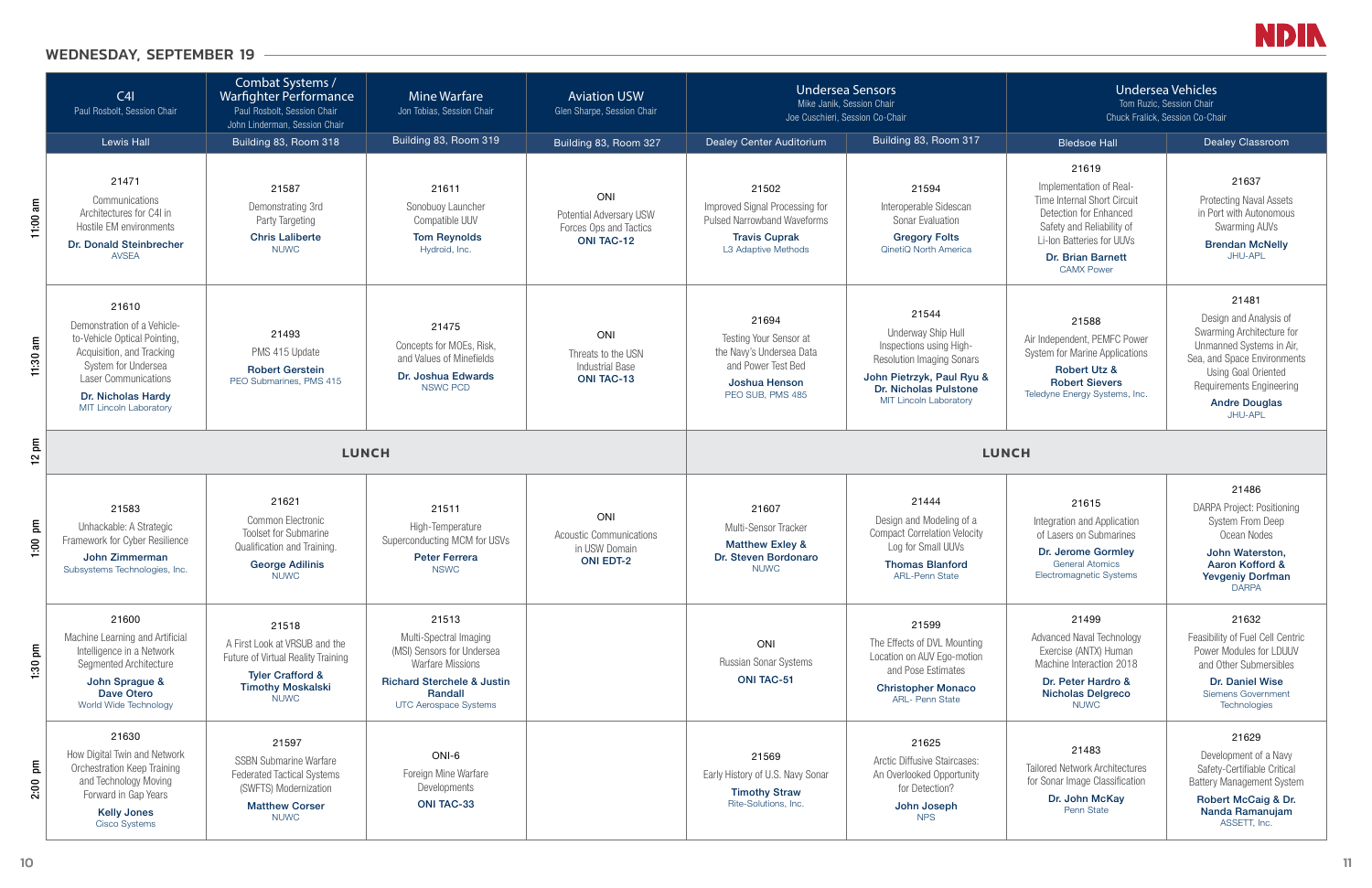



|                                      | C41<br>Paul Rosbolt, Session Chair                                                                                                                                                                         | Combat Systems /<br><b>Warfighter Performance</b><br>Paul Rosbolt, Session Chair<br>John Linderman, Session Chair                  | <b>Mine Warfare</b><br>Jon Tobias, Session Chair                                                                                 | <b>Aviation USW</b><br>Glen Sharpe, Session Chair | <b>Undersea Sensors</b><br>Mike Janik, Session Chair<br>Joe Cuschieri, Session Co-Chair                                                                                                                                                              |                                                                                                                                                               | <b>Undersea Vehicles</b><br>Tom Ruzic, Session Chair<br>Chuck Fralick, Session Co-Chair                                                                |                                                                                                                                                                                                                                                               |
|--------------------------------------|------------------------------------------------------------------------------------------------------------------------------------------------------------------------------------------------------------|------------------------------------------------------------------------------------------------------------------------------------|----------------------------------------------------------------------------------------------------------------------------------|---------------------------------------------------|------------------------------------------------------------------------------------------------------------------------------------------------------------------------------------------------------------------------------------------------------|---------------------------------------------------------------------------------------------------------------------------------------------------------------|--------------------------------------------------------------------------------------------------------------------------------------------------------|---------------------------------------------------------------------------------------------------------------------------------------------------------------------------------------------------------------------------------------------------------------|
|                                      | Lewis Hall                                                                                                                                                                                                 | Building 83, Room 318                                                                                                              | Building 83, Room 319                                                                                                            | Building 83, Room 327                             | Dealey Center Auditorium                                                                                                                                                                                                                             | Building 83, Room 317                                                                                                                                         | <b>Bledsoe Hall</b>                                                                                                                                    | Dealey Classroom                                                                                                                                                                                                                                              |
| $\overline{\mathsf{p}}$<br>2:30      | 21500<br><b>Utilizing Machine Learning</b><br>and Data Mining to<br>Improve the Detection<br>Time of Obsolete Parts<br>Dr. Jennifer Williams,<br>Dennis Summers & Jordan<br>Love<br>NUWC, Division Keyport | 21496<br>User Centered Design in<br>the Acquisition Lifecycle<br><b>Lauren Ogren</b><br><b>NUWC</b>                                | 21641<br>Recent Advances in<br>Synthetic Aperture Sonar<br><b>Signal Processing</b><br>Dr. Daniel Brown<br><b>ARL-Penn State</b> |                                                   | 21467<br>2018 - The Centennial of our<br>Dominance in the Undersea<br>Domain - How It All Began<br>in New London, Connecticut,<br>During "The Great War."<br><b>Roy Manstan</b>                                                                      | 21476<br>Underwater Electromagnetic<br><b>Alternating Signature Model</b><br>Dr. Meagan Schaal & Dr.<br><b>Srikanth Raghavan</b><br><b>NSWC</b>               | 21640<br>Hybrid Reynolds-averaged<br>Navier Stokes/Large-eddy<br>Simulation of Buoyant Jets<br>in Stratified Liquids<br><b>Chris Martin</b><br>VA Tech | 21617<br>Progress on Affordable<br><b>UUV Swarms</b><br><b>Joel Parry</b><br><b>Draper</b>                                                                                                                                                                    |
| E<br>S                               | <b>BREAK</b>                                                                                                                                                                                               |                                                                                                                                    |                                                                                                                                  |                                                   | <b>BREAK</b>                                                                                                                                                                                                                                         |                                                                                                                                                               |                                                                                                                                                        |                                                                                                                                                                                                                                                               |
| $\mathsf{g}$<br>3:30                 | RF Machine Learning Signal<br><b>Classification Performance</b><br><b>Bob Smarrelli</b><br>Expedition Technology, Inc.                                                                                     | 21577<br>A Design for Human-Machine<br>Teaming in Undersea Warfare<br>LCDR Ryan Hilger, USN &<br><b>Jenny Roberts</b><br>OPNAV N97 |                                                                                                                                  |                                                   | ONI<br><b>Chinese Sonar Systems</b><br><b>ONI TAC-51</b>                                                                                                                                                                                             | 21582<br>NextGen Underwater<br>Electromagnetic Signature<br><b>Reduction Systems</b><br>Dr. John Holmes<br>NSWC, Carderock Division                           | 21514<br>Progress Towards<br>Multidisciplinary<br>Design Optimization for<br><b>Contemporary Stealth</b><br><b>Matthew Jones</b><br>VA Tech            | 21705<br>A Seabed Warfare in Der<br><b>Waters Demonstration</b><br>at ANTX 2018<br>Ross Lindman,<br><b>Ben Conaway &amp;</b><br><b>Steve Somlyody</b><br>Huntington Ingalls<br><b>Technical Solutions</b>                                                     |
| mq<br>4:00                           | ONI<br>Artificial Intelligence<br>in USW Domain<br><b>ONI EDT-4</b>                                                                                                                                        | 21590<br>Capability to All Boats, All the<br>Time: Beyond the TI/APB Model<br><b>Nicholas Guertin</b><br>Carnegie Mellon           |                                                                                                                                  |                                                   | 21719<br>New Textured Piezoceramic<br>Materials<br><b>Wayne Lee</b><br><b>Harris Corporation</b>                                                                                                                                                     | 21606<br>Rapid Reconstruction and<br>Analysis of At-Sea Data<br><b>Christina Ushkevich &amp;</b><br><b>Adam Arrighi</b><br><b>NUWC</b>                        | 21624<br>Physics of Surface<br><b>Piercing Bodies</b><br><b>Dane Hendrix</b><br>NSWC, Carderock Division                                               | 21639<br><b>Unmanned Undersea</b><br>Vehicles and COTS us<br><b>Christopher Strong &amp;</b><br>Gaetanos<br>Moog                                                                                                                                              |
| E<br>4:30                            | ONI<br><b>Emerging Technologies: Swarm</b><br><b>ONI EDT-1</b>                                                                                                                                             | 21491<br>Rapid Prototyping for<br>Submarine Payload Integration<br><b>Kevin Moore</b><br><b>NUWC</b>                               |                                                                                                                                  |                                                   | 21490<br>Creating a Shallow Water<br>Anti-Submarine Warfare<br>Training capability with the<br>Installation of the Undersea<br>Warfare Training Range<br>(USWTR) off Jacksonville, FL<br><b>LCDR Gregory Garnett,</b><br><b>USN</b><br><b>NAVAIR</b> | 21501<br><b>Novel Thermal Acoustic</b><br>Transducer Source in<br>an A-sized Unmanned<br>Undersea Vehicle (UUV)<br><b>Christian Schumacher</b><br><b>NUWC</b> | ONI<br><b>Potential Adversary</b><br><b>Submarine ASUW Tactics</b><br><b>ONI OIC-210</b>                                                               | 21633<br>Design, Development a<br>Integration of a Payloa<br><b>Delivery Section Enablir</b><br>Long-Transit and Multip<br>Payload Delivery at Prec<br>Pre-defined Locations by a<br><b>Gordon Clark</b><br><b>General Dynamics</b><br><b>Mission Systems</b> |
| E<br><b>CONFERENCE ADJOURNS</b><br>5 |                                                                                                                                                                                                            |                                                                                                                                    |                                                                                                                                  |                                                   |                                                                                                                                                                                                                                                      |                                                                                                                                                               | <b>CONFERENCE ADJOURNS</b>                                                                                                                             |                                                                                                                                                                                                                                                               |

## Undersea Vehicles Tom Ruzic, Session Chair Chuck Fralick, Session Co-Chair 21640 Hybrid Reynolds-averaged Navier Stokes/Large-eddy Simulation of Buoyant Jets in Stratified Liquids Chris Martin VA Tech 21617 Progress on Affordable UUV Swarms Joel Parry Draper 21514 Progress Towards Multidisciplinary Design Optimization for Contemporary Stealth Matthew Jones VA Tech 21705 A Seabed Warfare in Denied Waters Demonstration at ANTX 2018 Ross Lindman, Ben Conaway & Steve Somlyody Huntington Ingalls Technical Solutions 21624 Physics of Surface Piercing Bodies Dane Hendrix NSWC, Carderock Division 21639 Unmanned Undersea Vehicles and COTS use Christopher Strong & Nick **Gaetanos** Moog ONI Potential Adversary Submarine ASUW Tactics ONI OIC-210 21633 Design, Development and Integration of a Payload Delivery Section Enabling Long-Transit and Multiple Payload Delivery at Precise, Pre-defined Locations by a UUV Gordon Clark General Dynamics Mission Systems

# WEDNESDAY, SEPTEMBER 19





Headquartered in Bethesda, Maryland, Lockheed Martin is a global security and aerospace company that employs approximately 100,000 people worldwide and is principally engaged in the research, design, development, manufacture, integration and sustainment of advanced technology systems, products and services.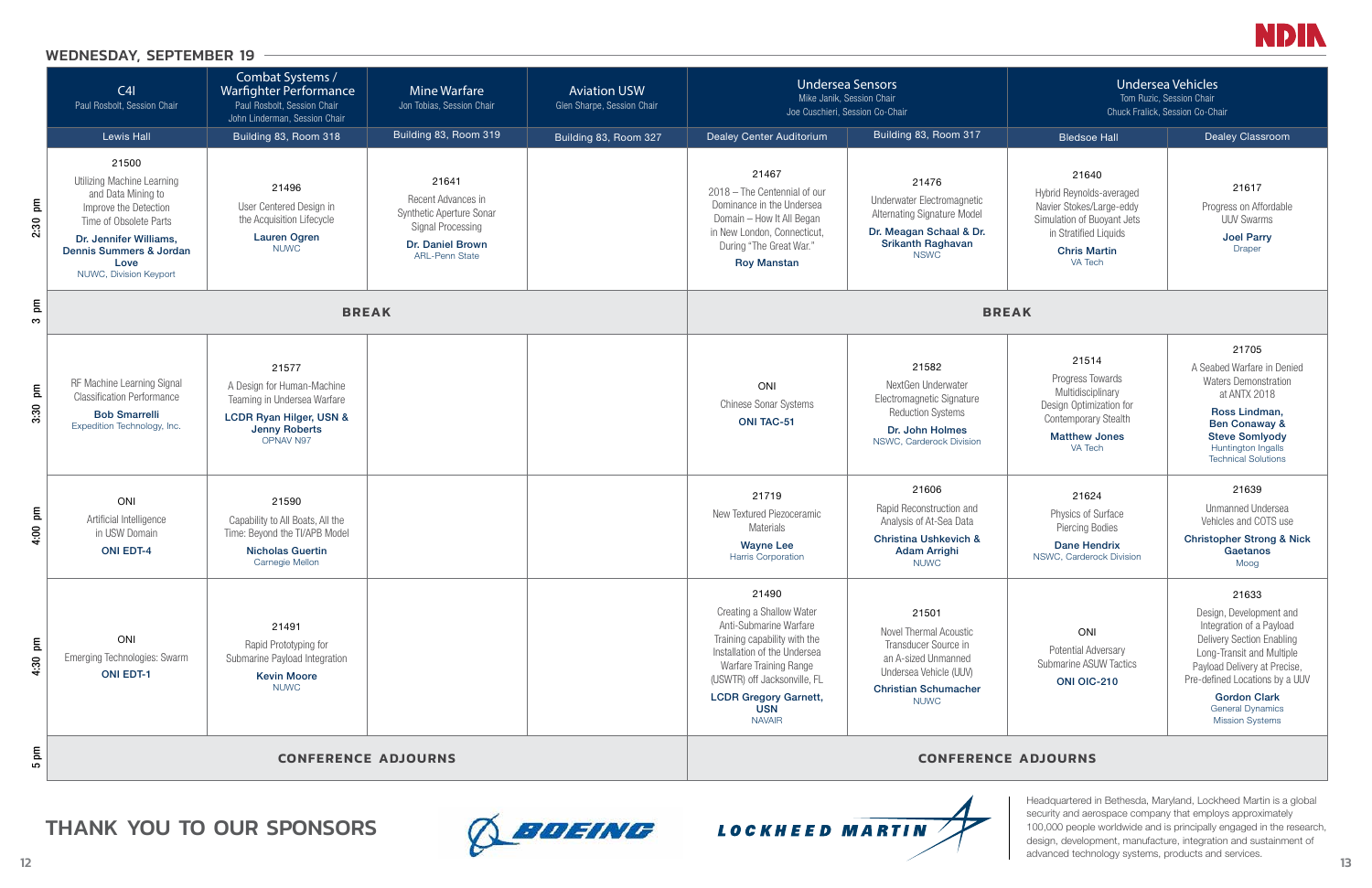# **BIOGRAPHIES**



# CAPT DOUGLAS BELVIN, USN *Program Executive Officer for Air ASW / PMA*

Captain Doug Belvin attended Duke University via the Naval Reserve Officer Training Corps,

graduating in 1993 with a degree in Electrical Engineering. Belvin also earned a postgraduate degree in Technical Management from Johns Hopkins and is a graduate of the U.S. Naval Test Pilot School, class 119.

Following his commissioning and flight training he qualified in the P-3C at NAS Jacksonville FL, and flew operationally with the Skinny Dragons of Patrol Squadron FOUR at NAS Barbers Point, HI. He

qualified as a P-3C Patrol Plane Commander, Functional Check Flight Pilot, Instructor Pilot, and Mission Commander.

> Belvin's subsequent flying assignments included tours as an operational and developmental test pilot. During his developmental test tour, he redesignated as an Aerospace Engineering Duty Officer (AEDO).

United States Naval Academy in 1981 with a Bachelor of Science in Marine Engineering. He also holds a Master of Science in Operations Research from the Naval Postgraduate School.

As an AEDO, Belvin served in a variety of program management assignments in four program office tours, and completed a tour on the staff for the Program Executive Officer for Air ASW, Assault, and Special Mission programs, PEO(A). He assumed command

as the major program manager for Air ASW Systems, PMA-264, in August 2016.

CAPT Belvin holds Level III Acquisition Certification in Program Management, Systems Planning, Research, Development and Engineering, and Test and Evaluation. He has been selected into the Defense Acquisition Corps and NAVAIR Leadership Development Program. Awards include Meritorious Service Medal, Navy Commendation Medal, Navy Achievement Medal, and various campaign and unit awards.

# ADM JAMES F. CALDWELL, JR., USN

# Admiral James Caldwell received his commission graduating with distinction from the

*Director, Naval Nuclear Propulsion Program* engineering officer on USS Alabama (SSBN

Caldwell commanded USS Jacksonville (SSN 699) homeported in Norfolk, Virginia; Submarine Development Squadron (DEVRON) 12 in New London, Connecticut; Submarine Group 9 in Bangor, Washington; and the Submarine Force, U.S. Pacific Fleet, Hawaii. His sea tours include service in both the Atlantic and Pacific Fleets. His Operational assignments include duty as a division officer on USS Boston (SSN 703),

Caudle's first command assignment was as commanding officer of USS Jefferson City (SSN 759). As the deputy commander, Submarine Squadron 11, he served as commanding officer of USS Topeka (SSN 754) and USS Helena (SSN 725) due to emergent losses of the normally assigned commanding officers. He also commanded Submarine Squadron 3.

731) (GOLD), and executive officer on USS Buffalo (SSN 715).

Ashore, Caldwell served on the Pacific Fleet Nuclear Propulsion Examining Board and later as Undersea Warfare (USW) Requirements officer on the staff of Commander in Chief, U.S. Pacific Fleet. He also served as senior member of the Naval Submarine Force's Tactical Readiness Evaluation Team; on the Joint Staff as deputy director for Politico-Military Affairs for Europe, the North Atlantic Treaty Organization, Russia and Africa; and deputy commander for U.S. Strategic Command's Joint Functional Component Command for Global Strike in Omaha, Nebraska and as Naval Inspector General, Washington Navy Yard, D. C. His most recent tour was on the (Office

of Naval Operations) OPNAV Staff as the Director, Navy Staff.

He assumed his duties as the Director, Naval Nuclear Propulsion Program in August 2015.

Caldwell's awards include the Distinguished Service Medal, Defense Superior Service Medal, Legion of Merit, Meritorious Service Medal, Navy Commendation Medal, Navy and Marine Corps Achievement Medal, and the Naval Submarine League's Charles A. Lockwood Award for Submarine Professional Excellence.

# RADM DARYL CAUDLE, USN

*Commander, Submarine Force, U.S. Pacific Fleet*



Rear Adm. Daryl Caudle is a native of Winston-Salem, North Carolina, and graduated

from North Carolina State University (magna cum laude) in 1985, where he majored in chemical engineering. He was commissioned after attending Officer Candidate School in Newport, Rhode Island. Caudle holds advanced degrees from the Naval Postgraduate School. Master of Science (distinction) in Physics from Old Dominion University, masters in engineering management and from the School of Advanced Studies, University of Phoenix, where he obtained his Doctor of Management in Organizational Leadership with a specialization in Information Systems and Technology.

His doctoral dissertation research was conducted on military decision making uncertainty regarding the use of force in cyberspace. He is also a licensed professional engineer.

His early sea tours included assignments as division officer, USS George Washington Carver (SSBN 656G); engineer, USS Stonewall Jackson (SSN 634B); engineer, USS Sand Lance (SSN 660); and executive officer, USS Montpelier (SSN 765).

Tours ashore include assignments as assistant force nuclear power officer, Commander Submarine Force, U.S. Atlantic Fleet; officer-in-charge of Moored Training Ship (MTS635); deputy commander, Submarine Squadron 11; assistant deputy director for information and cyberspace policy on the Joint Staff (J5, strategic plans and policy) in Washington, D.C.; and chief

of staff Commander Submarine Force, U.S. Pacific Fleet.

His other flag assignments include deputy chief for security cooperation, Office of the Defense Representative, Pakistan and deputy commander, Joint Functional Component Command-Global Strike.

Caudle is currently serving as commander, Submarine Force, U.S. Pacific Fleet. He is the principal advisor to the Commander, U.S. Pacific Fleet for submarine matters. Prior to this assignment, he was deputy commander, U.S. 6th Fleet; director of operations U.S. Naval Forces Europe-Africa; and commander, Submarine Group 8.

His personal decorations include the Defense Superior Service Medal (three awards), Legion of Merit (three Awards), Meritorious Service Medal (three Awards), Navy and Marine Corps Commendation Medal (five Awards), and the Navy and Marine Corps Achievement Medal (four Awards).

# RDML CARL CHEBI, USN

# *Program Executive Officer, C4I / Program Executive Officer, Space Systems*

Massachusetts, earned a Bachelor of Science in Computer

Systems Engineering and a commission as an ensign from the Naval Reserve Officer Training Corps at Rensselaer Polytechnic Institute. He is a graduate of the U.S. Naval Test Pilot School, Navy Fighter Weapons School and holds an Executive Master in Business Administration from the Naval Postgraduate School.

Rear Adm. Carl Chebi, a native of Holliston, Pacific deployments.

Chebi served operationally as an F-14 pilot in Fighter Squadron (VF) 142 deployed with USS Eisenhower (CVN 69), F/A-18 department head, executive officer and commanding officer of Strike Fighter Squadron (VFA) 192 deployed with USS Kitty Hawk (CV 63) to Atsugi, Japan. During these tours he participated in Operation

Southern Watch and numerous Western

His shore tours include service as an aircraft and weapons test pilot in both Air Test and Evaluation Squadron (VX) 23 and 30. He also served as the deputy for Strike Aircraft Plans and Requirements for the Office of the Chief of Naval Operations.

Chebi has served in numerous acquisition tours beginning with the U.S. Naval Test Pilot School where he was selected to fly the Mirage 2000 aircraft in France. His program management experience includes serving as a deputy program manager for the F/A-18 and EA-18G Program (PMA-265), Precision Strike Weapons Program manager (PMA-201) and Naval Integrated Fires Program manager (PMA-298). Most recently, he served as vice commander of



Naval Air Systems Command headquartered in Patuxent River, Maryland.

In February 2017, he assumed duty as program executive officer, command, control, communications, computers and intelligence (PEO C4I)/program executive officer, space systems (PEO space systems).

Chebi has over 3700 flight hours, 700 carrier arrested landings and has logged hours in the F/A-18 A-F, Mirage 2000, F-14A-D, F-15, F-16, P-51 and numerous other aircraft. He is the recipient of the Legion of Merit, Meritorious Service Medal and various unit and sea service awards.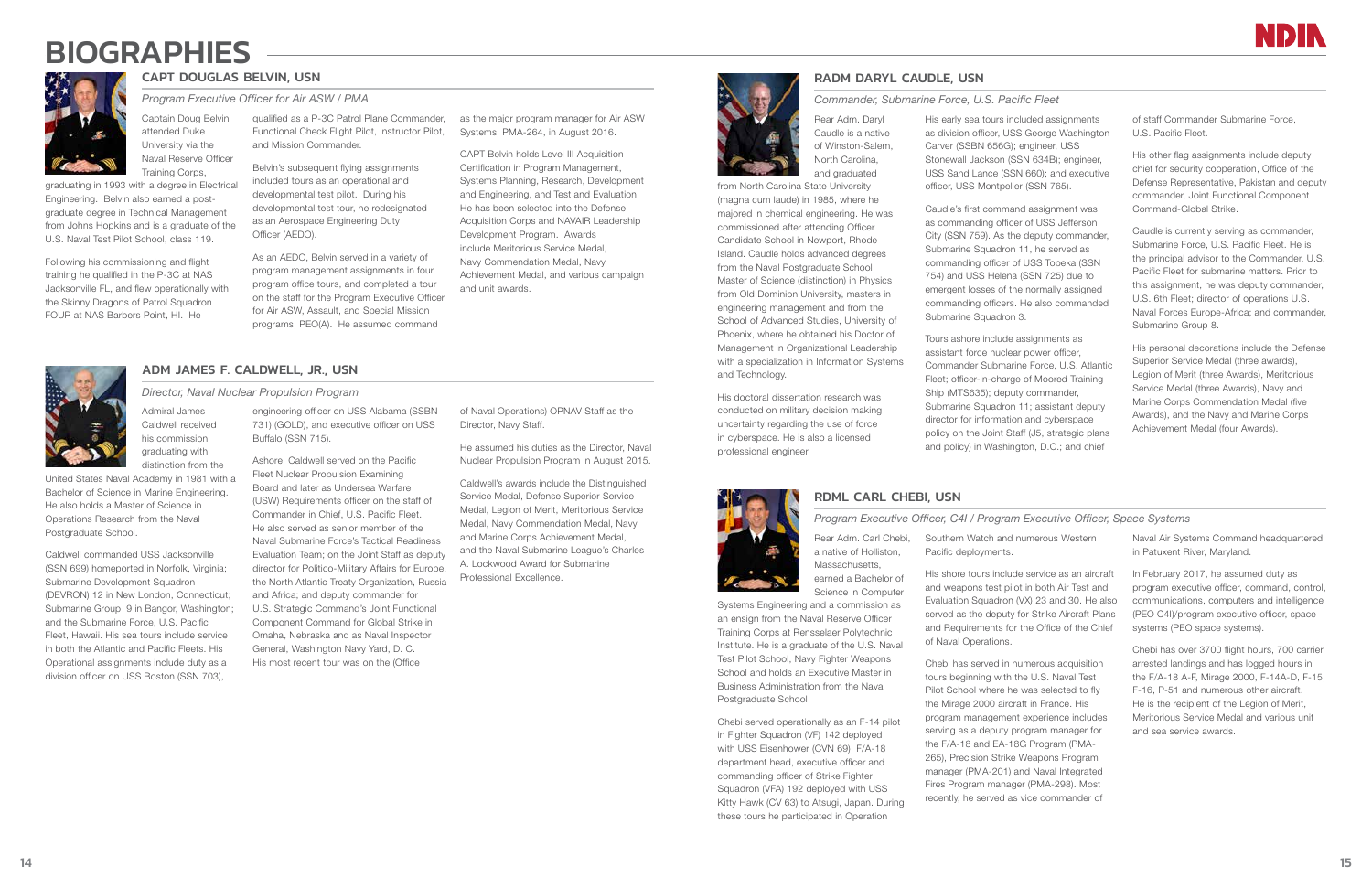

# RDML MOISES DELTORO, USN

## *Commander, Naval Undersea Warfare Center*

Rear Adm. Moises DelToro III, grew up in South Bend, Indiana, and enlisted in the Navy in 1980. He

was commissioned via the University of Utah Navy ROTC program in 1987 with a Bachelor of Science in Mechanical Engineering. He holds a Master of Science in Engineering Management from the Catholic University and a Master of Science in Resourcing National Security Strategy from the Industrial College of the Armed Forces.

His sea tours include command of the USS Rhode Island (SSBN 740 Blue) from March 2005 to March 2008. During this period, the ship was awarded two Battle Efficiency Awards for operational excellence and three Commander-in-Chief, Atlantic Fleet Retention Excellence Awards. DelToro also served as a division officer aboard USS Pittsburgh (SSN 720); engineer officer aboard USS Maine (SSBN 741 Blue), and

executive officer aboard USS Salt Lake City (SSN 716), deploying to the Mediterranean, North Atlantic and Western Pacific, as well as conducting several strategic deterrent patrols.

> Ashore he served as Nuclear Propulsion Officer Candidate Program Manager at Navy Recruiting Command, Action Officer on the Joint Staff (J-8), and Non-nuclear Enlisted Community Manager at the Bureau of Personnel.

DelToro also served as executive assistant to the Director, Submarine Warfare (N-97) for one year before entering the Acquisition Professional Community in 2009, where he served in a number of assistant program manager positions. DelToro served as the program manager for Undersea Defensive Warfare Systems from December 2011 to April 2015. During this period the program was awarded a Secretary of the Navy Excellence in Acquisition Award and a Coalition for Government

Procurement Excellence in Partnership Award. He was the recipient of the 2013 Naval Submarine League's Vice Admiral J. Guy Reynolds Award for Excellence in Submarine Acquisition.

DelToro assumed command of the Naval Undersea Warfare Center (NUWC) in July 2015. In this position, he is responsible for leading more than 5,000 scientists, engineers, technicians and support personnel, both civilian and active duty, within two NUWC divisions. NUWC provides full spectrum research, development, test and evaluation, engineering, and fleet support for submarines, autonomous underwater systems, and offensive and defensive weapon systems associated with undersea warfare.

Personal awards include the Legion of Merit (two awards), Defense Meritorious Service Medal, Meritorious Service Medal (two awards), and various other personal, campaign, and unit awards.



# RDML LEONARD C. "BUTCH" DOLLAGA

*Commander, Undersea Warfighting Development Center*

Rear Adm. Butch Dollaga is a native of Vallejo, California, and graduated from the United States

Naval Academy in 1990 with a Bachelor of Science Degree in Mechanical Engineering. He holds a Master's Degree in Engineering Management from The George Washington

University in Washington, DC.

His sea tours include, division officer assignments on USS Los Angeles (SSN 688), engineer officer onboard USS Rhode Island (SSBN 740)(B), and executive officer on USS Cheyenne (SSN 773). He commanded USS Charlotte (SSN 766) in

Pearl Harbor, Hawaii and was Commodore of Submarine Development Squadron 12 in Groton, Connecticut.

> His staff assignments include Admissions Officer at the United States Naval Academy; Technical Assistant to the Director of Naval Nuclear Propulsion; Nuclear Officer Program Manager and the Submarine Officer Community Manager on the staff of the Deputy Chief of Naval Operations (Manpower, Personnel, Training, and Education); COMSUBPAC Prospective Commanding Officer Instructor (Submarine Command Course); Chief, Program and Budget Branch on the Joint Staff (J8) Directorate (Program and Budget Analysis

Division); and Director, Congressional Liaison Appropriations Matters Office (FMBE) on the staff of the Assistant Secretary of the Navy (FM&C).

He has completed three overseas deployments in Pacific Command and five strategic deterrent patrols in the Atlantic. The units he served with collectively earned four unit awards, five Battle "E"s and the U.S. Pacific Fleet's Arleigh Burke Fleet Trophy.

# RDML DAVID GOGGINS, USN

*Program Executive Officer for Submarines*

Rear Adm. David Goggins is a native of Los Angeles. He attended the University of California,

Berkeley, and graduated in 1989 with a Bachelor of Science in Nuclear Engineering and Material Science Engineering. His graduate education includes a Master's of Science in Operations Research from the Naval Postgraduate School and a Master's of Science in Mechanical Engineering from the Massachusetts Institute of Technology.

Goggins' career in the Navy began as a submariner aboard USS Tecumseh (SSBN 628) where he served as an electrical officer, reactor controls assistant and assistant operations officer. He was then selected for lateral transfer to the engineering duty officer community and reported to the supervisor of shipbuilding, conversion and repair (SUPSHIP) in Groton, Connecticut. At this command he was the lead ship coordinator for PCU Connecticut (SSN 22) from initial hull

erect to the initial stages of post-shakedown availability planning.

Subsequent shore duty tours included serving as the assistant repair officer at Naval Submarine Support Facility in New London, Connecticut; Seawolf Class project officer and program manager's representative at SUPSHIP Groton; Ohio-class guided-missile submarines (SSGN) Conversion project officer and program manager's representative at SUPSHIP Groton; Virginia Class assistant program manager for new construction within Program Executive Officer for Submarines; and a staff assignment within the Office of Chief of Naval Operations, Undersea Warfare Division (N97).

augmentee participating in Operation Iraqi the military's counter-IED effort and was responsible for fielding over 3,000 mission

Goggins also served as an individual Freedom. While in Iraq, he supported critical systems to counter the rapidly evolving IED threat.

Goggins became major program manager of the Virginia Class Program Office in 2012. Under his leadership and guidance, the Virginia Program delivered three submarines to the fleet, started the initial design work on the Virginia Payload Module and Acoustic Superiority and won the Department of Defense Value Engineering Award and the David A. Packard Award for Acquisition Excellence. Goggins was named program manager of a second Major Defense Acquisition Program, the Ohio Replacement Program, in June 2015, now known as the Columbia Class Program.

Goggins became Program Executive Officer for Submarines in August 2018.

His awards include the Legion of Merit (with two gold stars), the Meritorious Service Medal (with two gold stars), the Navy Commendation Medal (with two gold stars) and the Navy Achievement Medal (with two gold stars).

# RADM DAVID HAHN, USN

*Chief of Naval Research; Director of Innovation, Technology Requirements and Test and Evaluation (OPNAV N94)*

A native of Tampa, Florida, Rear Adm. David Hahn graduated from the U.S. Naval

Academy with distinction in 1985, earning a Bachelor of Science in Mechanical Engineering. Additionally, he holds a Master of Business Administration from George Mason University and has completed the Massachusetts Institute of Technology Seminar XXI program in International Security Affairs.

Prior to command, he served at sea aboard USS Casimir Pulaski (SSBN 633), USS William H. Bates (SSN 680) and USS Springfield (SSN 761), deploying to the North Atlantic and Western Pacific, as well as conducting several strategic deterrent patrols.

Ashore, he served as flag lieutenant to superintendent, U.S. Naval Academy;

squadron engineer, Submarine Development Squadron (SUBDEVRON) 12; action officer, Joint Staff in the Command, Control, Communications and Computers (C4) Directorate; and legislative fellow on the staff of U.S. Senator John Warner.

Hahn commanded the USS Pittsburgh (SSN 720) from September 2003 to January 2007. In command, he deployed to the Caribbean Sea and Pacific Ocean and conducted an Engineered Overhaul in Portsmouth, New Hampshire.

Since becoming an acquisition professional in 2007, he has served as Joint Test and Evaluation test director and program manager, Advanced Submarine Research and Development and served as major program manager, Submarine Combat and Weapon Control Systems program.



Hahn's first flag assignment was as the senior technical advisor to the deputy chief of Naval Operations for Information Warfare/ director of Naval Intelligence (OPNAV N2/ N6).In November of 2016, he became the 26th chief of Naval Research with concurrent flag responsibilities as director, Innovation Technology Requirements and Test & Evaluation (OPNAV N94).

Hahn has been awarded the Defense Superior Service Medal, Legion of Merit, Defense U.S. Navy Biographies - REAR ADMIRAL DAVID J. HAHN Page 1 of 2 Meritorious Service Medal, the Meritorious Service Medal (three awards), the Navy and Marine Corps Commendation Medal (four awards), the Navy and Marine Corps Achievement Medal and various campaign and unit awards.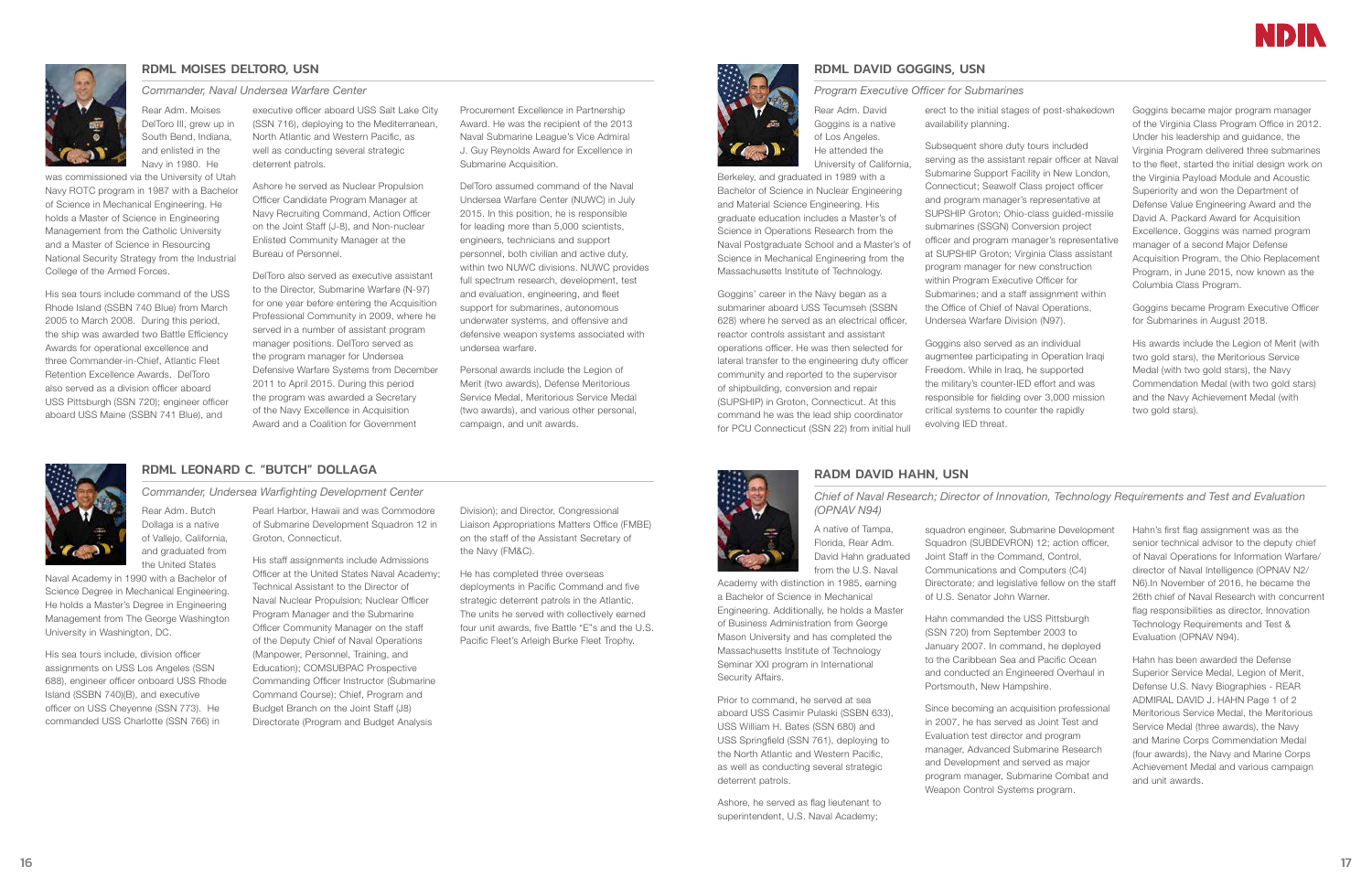

# VADM DAVID JOHNSON, USN

*Principal Military Deputy, Assistant Secretary of the Navy for Research, Development and Acquisition* Vice Adm. David Johnson, the son of a Navy captain and a Pensacola, Florida, native,

graduated from the U.S. Naval Academy in 1982 with a Bachelor of Science in Aerospace Engineering.

Upon commissioning, Johnson reported to Trident Refit Facility in Bangor, Washington, where he served as docking officer, qualified as ship superintendent at Puget Sound Naval Shipyard and earned his engineering duty dolphins. Johnson graduated from the Massachusetts Institute of Technology in 1989 with a naval engineer degree and a Master of Science in Mechanical Engineering. Subsequently, Johnson held

submarine acquisition and repair positions at the Supervisor of Shipbuilding in Groton, Connecticut, as a waterfront coordinator delivering Ohio class submarines and later as the program manager's representative for the Virginia-class submarine; at Trident Refit Facility Bangor as the planning officer; and at program executive officer (PEO) Submarines as the assistant program manager for USS

Jimmy Carter (SSN 23).

Johnson became major program manager Virginia Program Office (PMS 450) in 2005. Under his guidance, the Virginia program reduced overall cost by \$4 billion and delivered four submarines to the fleet. The program was awarded the 2007 DoD Value Engineering Award and the 2008 David A. Packard Award for Acquisition

Excellence. Johnson also established and served as the first Undersea Enterprise chief technology officer.

Johnson's flag tours include PEO Submarines, deputy commander for Undersea Technology (SEA 073), deputy PEO Submarines for the Ohio SSBN Replacement Program and commander, Naval Undersea Warfare Center. In October 2015, he assumed responsibilities as principal military deputy for the Assistant Secretary of the Navy Research, Development & Acquisition.

Johnson has received various personal and campaign awards, including the Defense Service Medal, Legion of Merit and the Meritorious Service Medal with three gold stars.



# VADM WILLIAM MERZ, USN

*Deputy Chief of Naval Operations for Warfare Systems (OPNAV N9)*

Vice Adm. Bill Merz is a native of San Diego, California. He is a 1986 graduate of the U.S. Naval Academy

with a Bachelor of Science in Ocean Engineering. He has since earned Master's degrees from The Catholic University of America and U.S. Naval War College.

Merz qualified in submarines as a junior officer aboard USS Haddo (SSN 604). He served as engineer officer aboard USS Boise (SSN 764) and as radiological controls officer aboard USS Proteus (AS 19). He commanded the nuclear powered Deep Sea Vessel "Submarine NR-1", the attack submarine USS Memphis (SSN 691), and

Submarine Development Squadron 12. Ashore, he conducted submarine design

two tours in the Pentagon as a budget programmer on both the Navy Staff (N80) and Joint Staff (J8), served as head of the Naval Reactors "Line Locker", and served as chief-of-staff for Commander, Submarine

Forces Atlantic, Task Force 144.

research in Carderock, Maryland, completed as deputy chief of naval operations for Warfare Systems (OPNAV N9) in August, 2017. In this capacity, he is the Navy's lead requirements officer for land, surface, undersea, and air domains, special programs, accelerated acquisition, and urgent operational needs.

His flag assignments included commander, Naval Mine & Anti-Submarine Warfare Command (NMAWC) and Task Force 77 in San Diego, California; commander, Task Force 54 in Bahrain; commander, Task Force 74 in Japan; and, director, Undersea Warfare Division (OPNAV N97) in the Pentagon. He assumed his current Pentagon assignment

> Richard's staff assignments include service as the executive assistant and naval aide to the Under Secretary of the Navy; chief of staff, Submarine Force Atlantic; and command of Submarine Squadron

Through the course of nine overseas deployments, Merz conducted the full spectrum of submarine operations in support of U.S. Pacific Command, U.S. European Command, U.S. Central Command, and U.S. Africa Command. The crews he served with collectively earned six unit awards. five Battle "E"s, and the Atlantic Fleet's "Battenberg Cup".

# CAPT CHRISTOPHER RAMSDEN, USN

## *Chief of Staff, Patrol and Reconnaissance Group/Pacific*

A native of Windham, NH, CAPT Ramsden graduated from Pinkerton Academy and holds a Bachelor

of Science degree in Physics from Norwich University (1989) and a Master's of Science in National Resource Management from the Industrial College of the Armed Forces at National Defense University (2008). Additionally, he is a graduate of the Defense Acquisition University's Senior Acquisition Course.

CAPT Ramsden's sea tours include a first tour in Patrol Squadron TWENTY-SIX, Brunswick, Maine, deploying to Roosevelt Roads, Puerto Rico, and twice to Sigonella, Sicily supporting Operations DESERT CALM, SOUTHERN WATCH and SHARP GUARD. A disassociated sea tour aboard USS JOHN

C. STENNIS as Operations Administration Officer, Command Security Manager and Officer of the Deck, completing an Arabian Gulf deployment and home port change to San Diego, CA, and a department head tour with Patrol Squadron FIVE, Jacksonville FL where he served as Tactics, Training and Operations Officer during deployments to Keflavik, Iceland and Sigonella, Sicily.

His shore tours include an assignment with Commander, Patrol Wings Atlantic/Task Force Eight Four in Norfolk, Virginia as Flag Lieutenant deploying to Guantanamo Bay, Cuba with JTF-160 during Operation SEA SIGNAL where he assumed the additional duties of Flag Secretary and Personal Security Officer, a shore tour with Patrol Squadron THIRTY as a Fleet Replacement Squadron NFO Instructor and Fleet Training Officer in the newly established Weapons

Tactics Unit and a tour with PMA-205/290 in Patuxent River, MD where he served as the Assistant Program Manager for Training Systems (APMTS) for the P-8A Poseidon. Additionally, he served as the Deputy Director for Battlespace Awareness (BA) and BA Functional Capability Board Lead, managing DoD requirements and resources in the BA portfolio for the Joint Staff, J2 in the Pentagon and Vice Chair of the Strategy and Policy Department, U.S. Naval War College, Newport, RI.

His command tours include the "Fighting Tigers" of Patrol Squadron EIGHT deploying in 2006 to the 5th and 7th Fleet AOR's in support of Operations IRAQI FREEDOM and ENDURING FREEDOM, OIC, Task Force FIVE SEVEN (CTF-75) Forward in Manama, Bahrain, and Commander, Patrol and Reconnaissance Wing TWO in Kaneohe HI.

# VADM CHARLES "CHAS" RICHARD, USN

*Commander, Submarine Forces; Commander, Submarine Force Atlantic; Commander, Allied Submarine Command*

Vice Adm. Chas Richard is a native of Decatur, Alabama, and is a 1982 graduate

with honors from the University of Alabama. He has earned master's degrees with honors from the Catholic University of America and the Naval War College.

His operational assignments include command of USS Parche (SSN 683) as well as Submarine NR-1, then the U.S. Navy's only nuclear-powered, deep-submergence submarine. He also served aboard USS Portsmouth (SSN 707), USS Asheville (SSN 758) and USS Scranton (SSN 756).

(SUBRON) 17 in Bangor, Washington. Other staff assignments include director of resources, Under Secretary of Defense (Policy); squadron engineer of SUBRON-8 and duty on the Deputy Chief of Naval Operations (Submarine Warfare) staff. He has also served as a member of Chief of Naval Operations' Strategic Studies Group XXVIII, studying the integration of unmanned systems into naval force structure.

Flag officer assignments include command of Submarine Group 10 in Kings Bay, Georgia; director of Undersea Warfare (OPNAV N97), Pentagon, and deputy commander, Joint Functional Component Command for Global Strike at U.S. Strategic Command.

Richard previously served as the deputy commander, U.S. Strategic Command.

Richard assumed his current duties in August 2018. As commander, Submarine



Forces, he is the undersea domain lead, and is responsible for the submarine force's strategic vision. As commander, Submarine Force Atlantic, he commands all Atlantic-based U.S. submarines, their crews and supporting shore activities. These responsibilities also include duties as commander, Task Force (CTF) 144, CTF 84; commander, Anti-Submarine Warfare (ASW) Forces Western Atlantic; and CTF 46. As commander, Allied Submarine Command, he provides advice to the North Atlantic Treaty Organization Strategic Commanders on submarine related issues.

He has been privileged to serve on commands that have been awarded the Presidential Unit Citation, Joint Meritorious Unit Award, Navy Unit Commendation, Meritorious Unit Commendation and the Battle Efficiency "E" awards.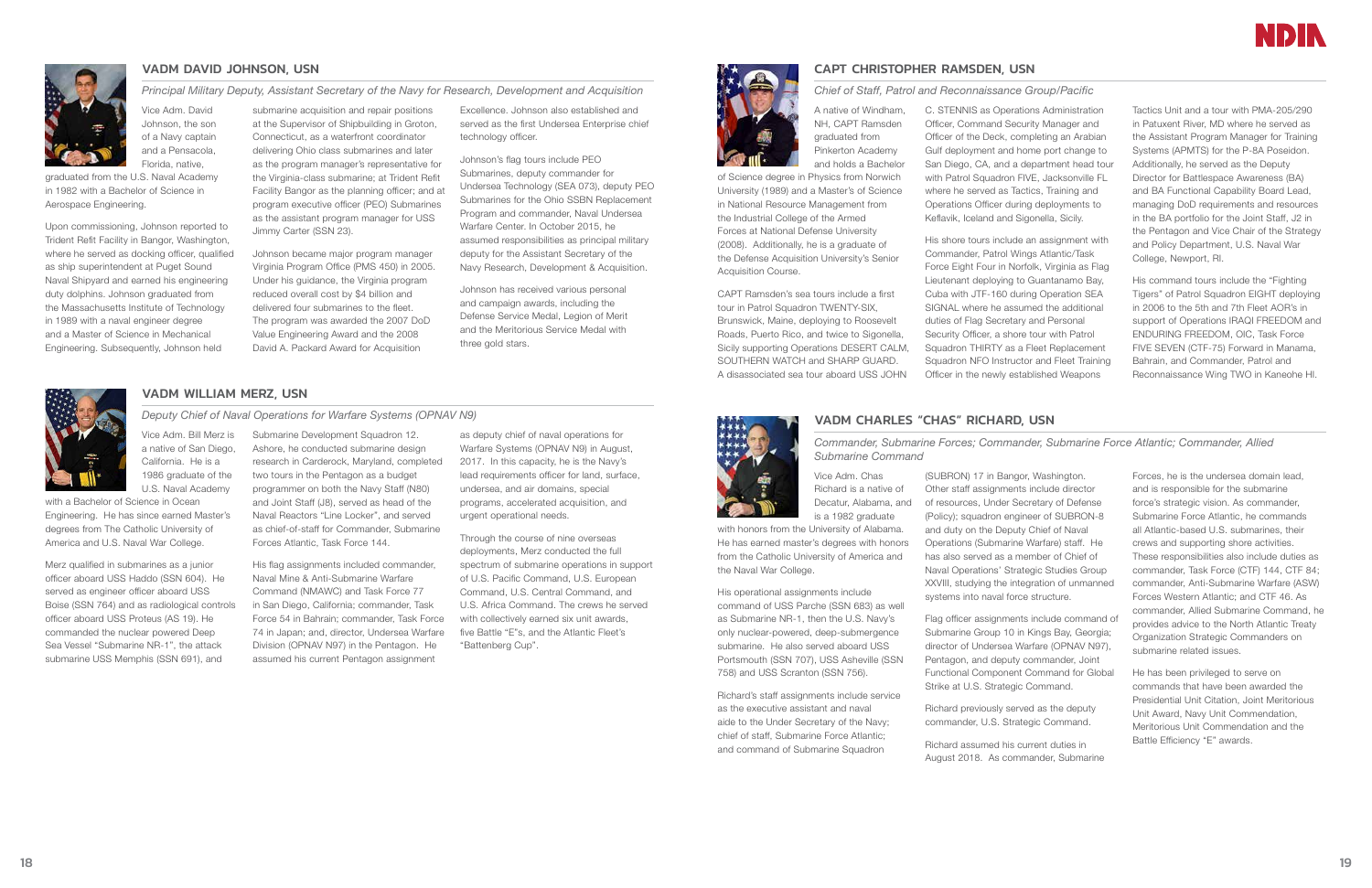

# ANDREW RICHARDSON

## *Deputy Commander, Office of Naval Intelligence*

Mr. Andrew G. Richardson was appointed to the position of Deputy Commander, Office

of Naval Intelligence, and to the Defense Intelligence Senior Executive Service, in March 2018. Immediately prior to assuming his current position, Mr. Richardson served on a' joint duty assignment, beginning in November 2015, as the Assistant Deputy Director of Naval Intelligence, N2N6I, and the Assistant Director of the Naval Intelligence Activity. In that position he was responsible for assisting the Deputy Director of Naval Intelligence in providing intelligence support to Department of Navy senior leaders, oversight and management of Navy intelligence programs and initiatives, and the day-to-day management of the Naval Intelligence Activity.

From October 2006 through February 2018, Mr. Richardson was an employee of the Office of the Director of National Intelligence CODNIJ, and was appointed to the Senior

National Intelligence Service (SNISJ) in August 2008. From November 2011 to November 2015, he was the Deputy Director of the Office of Legislative Affairs. In that position he was responsible for advising the Director of National Intelligence and other ODNI senior officers on strategiclevel interactions with the U.S. Congress. Mr. Richardson also served as the Director of Policy and Programs for the Associate Director of National Intelligence for Human Capital, where he was responsible for developing and coordinating strategic

human capital policies for application to the Intelligence Community. Prior to his appointment to the SNIS, Mr. Richardson served as a senior human capital policy advisor for almost two years.

Prior to joining the ODNI staff, Mr. Richardson worked for over 11 years in the U.S. Congress. From April 1999 to September 2006, he worked for Senator George Voinovich on a subcommittee of the Senate Committee on Homeland Security and Governmental Affairs.

In March 2001, he became the staff director of the subcommittee, serving as Senator Voinovich's principal advisor and representative on committee issues. Prior to his Senate employment, Mr. Richardson worked for over four years in the U.S. House of Representatives.

Mr. Richardson received a commission as a reserve intelligence officer in the U.S. Navy in February 2000 and remains active in the reserves.

Currently a Commander, in February 2010 he was mobilized to active duty and served in Basra, Iraq, in support of special operations forces and the U.S. Army.

Mr. Richardson holds a Master of Science degree in Strategic Intelligence from the National Defense Intelligence College (now National Intelligence University), Washington, D.C., and a Bachelor of Arts degree in history from Connecticut College, New London, Connecticut.

# CAPT PETER SMALL, USN

*PMS-406 Unmanned Maritime Systems*

CAPT Pete Small was commissioned in 1995 from the NROTC at the University of Virginia

His career as a nuclear submarine warfare officer includes assignments aboard USS Plunger (SSN 595), as a division officer; USS Nevada (SSBN 733) as the engineer officer; and USS Providence (SSN 719) as the executive officer. Subsequent command assignments include commanding officer of USS Georgia (SSBN/SSGN 729), and commodore of Submarine Squadron 19.

where he earned a Bachelor of Science Degree in Mechanical Engineering. He has also earned a Master of Science Degree in Operations Research in 2002 from Columbia University and a Master of Science Degree in Mechanical Engineering and a Naval Engineer Degree in 2005 from the Massachusetts Institute of Technology. He is a licensed Professional Engineer in the Commonwealth of Virginia.

Upon completion of Navy nuclear propulsion training in 1996, CAPT Small reported to USS L. MENDEL RIVERS (SSN 686) where he conducted dry-deck shelter operations on two deployments to the Mediterranean Sea and Arabian Gulf. He then served as Assistant Professor of Naval Science at the State University of New York (SUNY) Maritime College and Fordham University NROTC.

# TECHNICAL SESSION SUMMARIES **AVIATION**

In 2005, CAPT Small reported to the Supervisor of Shipbuilding Newport News, Virginia where he was the Assistant Project Officer for VIRGINIA Class submarine new construction and two LOS ANGELES Class submarine repair availabilities and completed an Individual Augmentation deployment to HQUSEUCOM in Stuttgart, Germany. From 2008 to 2010 he served as Deputy Ship Design Manager and Aft Project Officer in the OHIO Replacement submarine program office (PMS397.)

> In 2010 CAPT Small was appointed Associate Professor of the Practice in the Mechanical Engineering Department at the Massachusetts Institute of Technology and served as the Academic Officer of the graduate Naval Construction and Engineering (Course 2N) curriculum. From 2012-2015 he served as the PMS450 Program Manager's Representative for VIRGINIA Class submarine construction at Supervisor of Shipbuilding Groton, Connecticut and delivered USS NORTH DAKOTA (SSN784) to the Navy.

From 2015-2017 he served as the Assistant Program Manager for Acquisition in the Advanced Undersea Systems Program Office (PMS394) and successfully attained Milestone C and Initial Operational Capability for a Major Defense Acquisition Program. In May of 2017 he reported as the Construction Manager for the COLUMBIA Class Submarine Program Office (PMS397.) In June of 2018 he relieved as Major Program Manager of the Unmanned Maritime Systems Program Office (PMS 406) in PEO Unmanned and Small Combatants. He continues to teach Submarine Concept Design in the MIT Professional Summer program.

CAPT Small's personal decorations include the Legion of Merit, Meritorious Service Medal (three awards), Joint Service Commendation Medal, Navy Commendation Medal (four awards), and the Navy and Marine Corps Achievement Medal (four awards.)



# RADM JOHN TAMMEN, USN

# *Director, Undersea Warfare Division, Office of the Chief of Naval Operations, N97*

Rear Adm. Tammen is a native of Washington Township, New Jersey. He graduated from Rensselaer

Polytechnic Institute in 1984 with a Bachelor of Science in Mechanical Engineering and earned his Master's degree in Engineering Management from Old Dominion University.

Ashore, he has served as officer in charge of Combat Systems Training Team on the staff of Commander, Submarine Group Commander, Submarine Squadron 17; Force Nuclear Power officer for the Atlantic Submarine Force; executive assistant to the director Submarine Warfare Division (OPNAV N77); deputy division chief for Joint Capabilities Division (Joint Staff J8); section head for Platforms, Payloads, and Budget in Undersea Warfare (OPNAV N97); military assistant and chief of staff for the Assistant Secretary of Defense for Operational Energy Plans and Programs (OEPP), the Honorable Undersea Warfare (OPNAV N97).

# 5; squadron engineer on the staff of Sharon Burke; and deputy director for

As a flag officer, he served as the deputy director, Plans and Policy (J5) at U.S. Strategic Command, and Commander, Submarine Group 9, Naval Base Kitsap, Washington.

Tammen is currently the director, Undersea Warfare Division, Office of the Chief of Naval Operations (N97), Washington, District of Columbia.

His personal decorations include Defense Superior Service Medal (two awards), Legion of Merit (five awards), Defense Meritorious Service Medal, Meritorious Service Medal (two awards), Navy Commendation Medal (five awards), Navy Achievement Medal (two awards), and various unit awards.

## DICASS Noise Analysis

Buratti, R. • Russo, D. • Stone, J. 21445

The goal of this research is to determine the noise gain achievable using the existing Directional Command Active Sonobuoy System (DICASS) in a downward refracting environment. Noise Gain measurement results will be presented for an operationally relevant environment.

### Air ASW Systems (PMA-264)

Belvin, D. • Farr, M. 21470

Program roadmap presentation. Discussion of production of current sensor designs, and research and development of future capabilities.



# DDVLA Sonobuoy Program Update

Hawkins, D. • Hays, A. • King, W. 21575

Update regarding the DDVLA program and the technology being developed at SLA. As program moves into a Phase II.5 and towards production the SLA and USSI partnership is critical for transitioning this technology into production.

# Underwater Target Detection in Hyperspectral Remote Sensing Imagery

Gillis, D.

21631

- Hyperspectral imaging (HSI) sensors are imaging systems that
- measure light over hundreds of wavelengths. In this work, we develop models and algorithms that exploit the information available in HSI data to detect underwater targets in a wide variety of environmental conditions.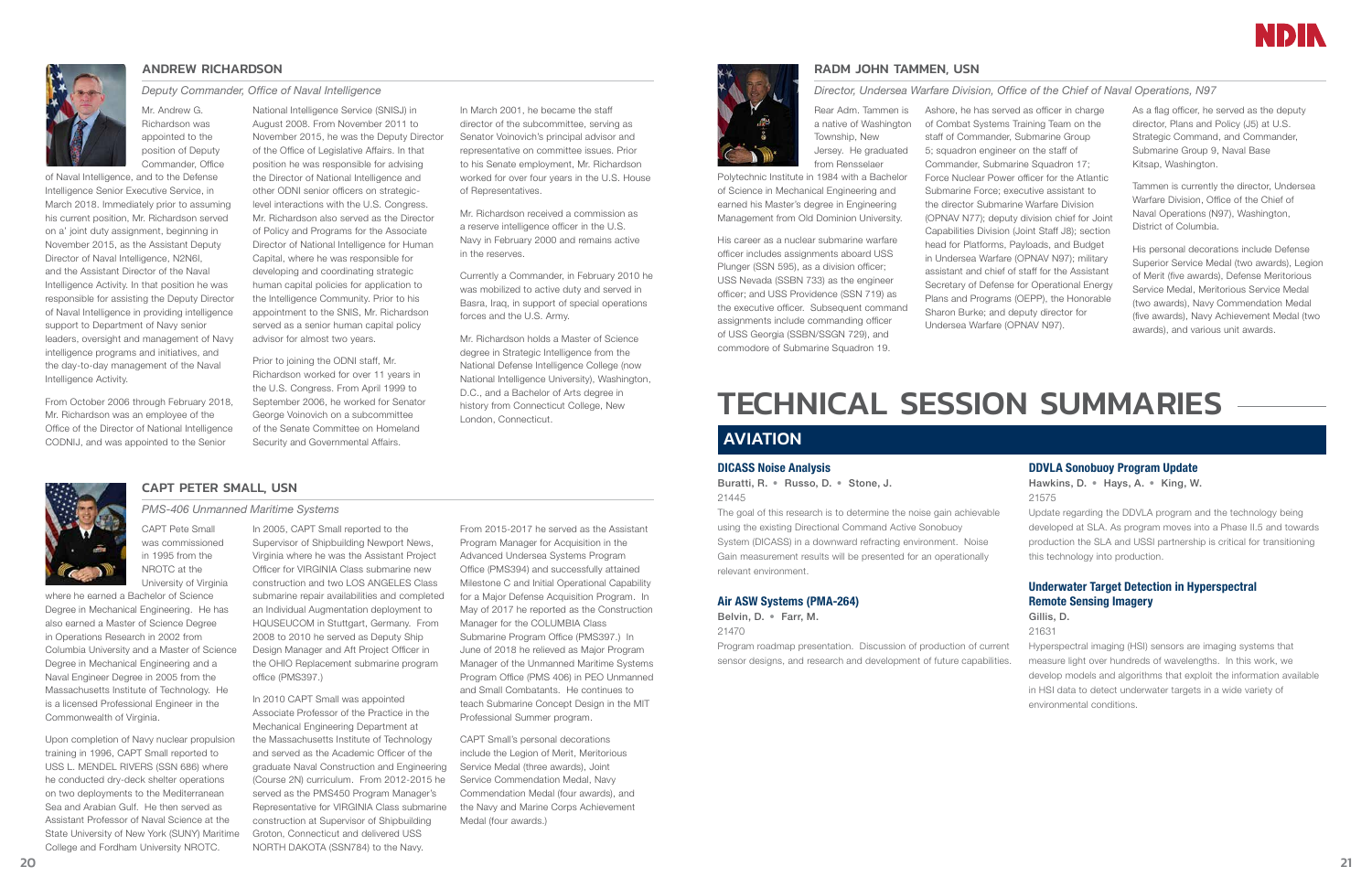# How Digital Twin and Network Orchestration Keep Training and Technology Moving Forward in Gap Years

Beel, J. • Jones, K.

21630

To stay ahead of the technology curve while doing more with less during a gap year, the Navy will need to move away from an integration model based on complex system interdependencies and hard coded integration toward a framework of atomic systems that can be tested, validated, assembled or disassembled on demand and across multiple locations and in an automated repeatable, reliable way. Digital Twin and Orchestration technologies can help the Navy achieve this goal.

# Testing Your Comms System at the Navy's Undersea Data and Power Test Bed

Henson, J. • Lloyd, J. • Traganza, W. 21696

PMS 485 Maritime Surveillance Systems (MSS) is developing a test bed consisting of a seabed-laid data and power distributed cabled network system. Their goal is to advance the development of undersea devices (e.g., acoustic communications modems, laser communications, buoys with RF communications, sensor, etc.) that would take advantage of a common undersea access point and network infrastructure. PMS 485 will detail the MTB concept of employment, to include the initial questionnaire, kick-off meeting, test scheduling, test planning and standard operating procedures (SOP) to interface with the MTB and the MTB support team resources.

# RF Machine Learning Signal Classification Performance Smarrelli, B.

Under several current SBIR and DARPA research efforts, Expedition Technology has developed and tested AI/ML models for RF signal recognition and emitter identification to detect and recognize multiple emitter types, ranging from solid state radars to IoT WiFi devices to satellite telemetry and communication links. Once trained, a ML network model is computationally efficient, not based on libraries, and is able to extract discriminative signal features even at low SNR.

# COMBAT SYSTEMS

# Rapid Prototyping for Submarine Payload Integration Moore, K.

21491

The potential and opportunity for new and innovative submarine launched payloads is expanding rapidly, with numerous payloads currently in various stages of concept development and demonstration. This paper will describe a process conducted for recent payload projects that joins technical exploration, system prototyping, and concept of operations development in an iterative, synergistic manner in order to enable rapid transition to tactical applications.

# PEO Submarines, PMS 415

Gerstein, R. • Jackson, B. • Jurkiewicz, S. • Ore, V. 21493 Undersea Defensive Warfare Systems Program Office

## Undersea Systems Program Office Update Adams, D.

21533 Overview of the latest developments in IWS 5.0 programs.



# A Design for Human-Machine Teaming in Undersea Warfare

Hilger, R. • Roberts, J. 21577

A grassroots-developed strategy to advance human-machine teaming in Undersea Warfare through the systematic development of machine learning and artifical intelligence algorithms. The design advances four lines of effort: 1) Creating a Digital Ecosystem, 2) Developing Applications and Algorithms, 3) Accelerating Implementation, and 4) Developing the Human Team.

# Demonstrating Third Party Targeting

# Laliberte, C.

## 21587

Novel methods in distributed targeting will provide submarines with longer arms, allowing fewer submarines to accomplish more from a strike perspective. An ongoing collaboration between the Navy and other agencies to augment distributed targeting has resulted in a series of lab-based experiments, at-sea tests, and changes to submarine architecture ultimately enabling this capability.

# Communications Architectures for C4I in Hostile EM Environments

Steinbrecher, D.

21471

This paper will review new concepts that are evolving to improve the signal dynamic range of wireless RF systems for C4I applications.

# Advanced Naval Technology Exercise 2018 Demonstration Overview Cross Domain C3 for Manned/ Unmanned Systems Intelligent Collaboration

Schluderberg, L. 21478 A discussion of Naval C2 BM capabilities from Theater level to Submarines demonstrated in ANTX 2018

# Payload Delivery Systems for Advanced Tactical Applications

Powell, D.

21485

A family of payload delivery system (PDS) platforms and technologies expedites the development and operational deployment of specialized payloads from aerial, surface and sub-surface environments. A common PDS technology baseline streamlines host platform integration and certification which provides the warfighter with more rapid access to developments in the areas of C4I, counter measures and electronic warfare.

# Utilizing Machine Learning and Data Mining to Improve the Detection Time of Obsolete Parts

Bradley, C. • Love, J. • Summers, D. • Willams, J. 21500

C4I and combat systems explores different aspects of how to advance and support our warfighters through technological advances and/or information. While the immediate introduction of new combat systems has a direct impact on the warfighter, a problem that is rarely considered is how to maintain these systems for years to come. By investigating and potentially mitigating the obsolescence management aspect of combat systems, we can help ensure that these tools will be available for the full projected lifecycle of that system and any expansions that are needed.

# Unhackable: A Strategic Framework for Cyber Resilience

# Zimmerman, J.

# 21583

To maintain undersea dominance, the Submarine Force must take a strategy-based approach of developing cyber resilient systems, instead of constantly reacting to the lastest threat or vulnerability.

# Machine Learning and Artificial Intelligence in a Network Segmented Architecture

Otero, D. • Sprague, J. 21600

Machine Learning (ML), Artificial Intelligence (AI), and Data Science and Analytics are changing the way Federal agencies approach their respective missions. Network sensors and Internet of Things (IoT) devices are major enablers in how effective these technologies can be within an organization. As the number of network-connected devices continues to grow exponentially, it is imperative that a holistic approach to network security be incorporated to secure and better enable such concepts as ML, AI and data analytics.

# Demonstration of a Vehicle-to-Vehicle Optical Pointing, Acquisition, and Tracking System for Undersea Laser Communications

Conrad, S. • Hardy, N. • Howe, T. • Rao, H. 21610

We have demonstrated an all-optical pointing, acquisition, and tracking system that enables robust, gigabit-per-second (Gbps) undersea laser communication between mobile platforms. Additionally, this approach provides precise (cm-class) relative positioning between the communicating parties, enabling relative position, navigation, and timing (PNT) distribution between independent vehicles.

# Findings from a Navy-Industry Workshop on Seabed Warfare

Carmona, M. • Eppig, S. • Lademan, J. • Wood, W. 21618

The purpose of this briefing is to present some of the key findings from a Workshop on Seabed Warfare and Undersea Targeting jointly sponsored by PMS 394 and Northrop Grumman Undersea Systems. This event, one of two multi-day workshops, addressed some of the concepts related to maintaining undersea superiority through offensive and defensive seabed warfare, including targeting undersea threats.

# Assuring Undersea Dominance Through the Undersea Communications & Integration Program Office Boone, M.

### 21623

The Undersea Communications & Integration Program OfficeÕs vision is to assure undersea dominance in an era with evolving threats and quickly changing technologies. To support CNOÕs tenet to ÒStrengthen Our Navy Team for the FutureÓ and address forthcoming challenges of assuring undersea dominance between 2030 and 2070, it is imperative to have a network of integrated capabilities that fosters continuous communication between shore infrastructures and manned, unmanned, and unattended sensors operating on and below the surface around the world.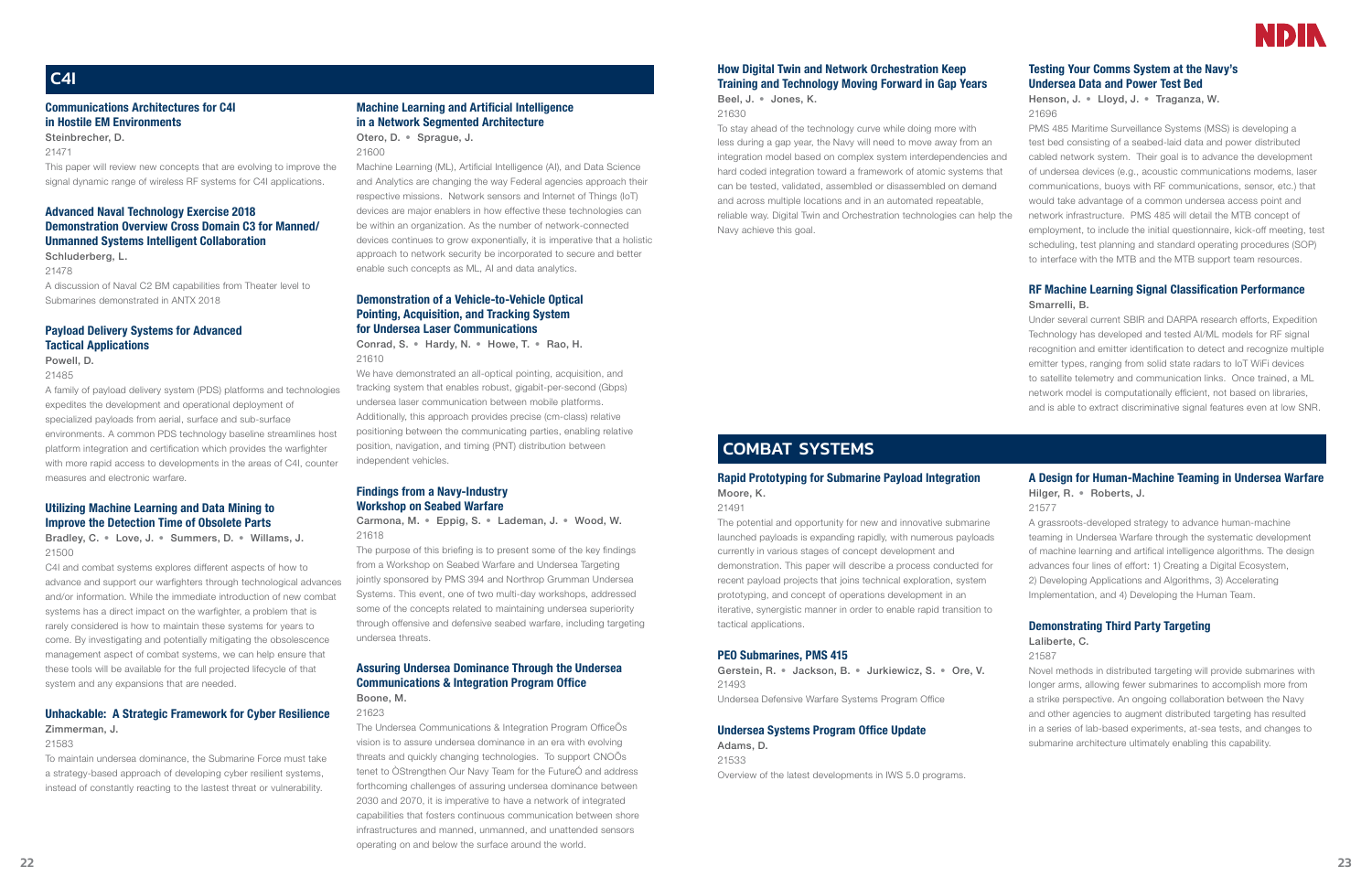# Capability to All Boats, All the Time: Beyond the TI/APB Model

Guertin, N. • Schmidt, D. 21590

The Technology Insertion and Advanced Processor Build Model was developed in the mid 90's. The state of the practice has evolved to support a faster and more effective connection between development and operations.

# PMS 425 Program Overview

Zettler, G. 21700 Submarine Combat Systems Program Office overview.

## Rapid Acquisition via the DIUx

Glassman, J. 21701 PMS 425 experience with Rapid Acquisition via the DIUx

# MINE WARFARE

# Active Sonar Matched Waveform for Resonant Spherical Mine Target

McCorkle, J. • Romero, R. 21460

he unique frequency response of an undersea channel and undersea target can be exploited to increase detection probability. Using matched illumination techniques, specifically the eigenwaveform and matched illumination, the transmit waveform can be designed to maximize received energy resulting in higher detection probabilities.

# ANTX 2018 "Smart" Unmanned Maritime System of Systems for Counter UUV/Mine Warfare Operations

Redman, D. 21473

Collaborative autonomous systems provide "Smart" mine detection and clearing with counter UUV operations

# Concepts for MOEs, Risk, and Values of Minefields

Edwards, J.

21475 This presentation will cover concepts of updating current mining measures of effectivenss, introduce new measures of effectiveness, and showcase a decision making tool that compares the risk to

delivery platform to the reward of the mining operation.

# High-Temperature Superconducting Mine Countermeasures for Unmanned Sea Surface Vehicles

Ferrara, P. • Horne, R.

21511

Modeling results of the next generation High-Temperature Superconducting (HTS) mine countermeasure (MCM) system to increase the capability of MCM operations.

# Multi-Spectral IMaging (MSI) Sesnors for Undersea Warfare Missions

Apostolou, M. • Miklas, J. • Randall, J. • Sterchele, R. 21513

The US Air Force has fielded advanced airborne ISR sensor systems proven effective in standoff undersea warfare missions. These systems are the SYERS-2C (flown on the U-2) and the MS-177 (in flight test on the Global Hawk). UTAS will present operational imagery and mission results from these systems in the field.

# The First Sonobuoy Launcher Compatible A Sized UUV

Graham, T. • Reynolds, T. 21611

# NSWC PCD Investments in MIW

Adair, P. • Everhart, David 21616

This brief will provide an overview of recent accomplishments and future plans specific to mine warfare using Naval Innovative Science and Engineering (NISE) funding at NSWC PCD and from other Naval Research and Development Establishment (NR&DE) partners.

# Recent Advances in Synthetic Aperture Sonar Signal Processing

Brown, D. • Gerg, I. • Montgomery, T. 21641

In this presentation, an overview of recent advances in embedded synthetic aperture sonar signal processing will be provided. This research is focused on utilizing Commercial Off the Shelf (COTS) Graphics Processing Units (GPUs) to both accelerate the generation of imagery as well as reduce the hardware footprint associated with supporting sensor operations.

# Affordable Man-Portable Synthetic Aperture Sonar Solution for Mine Warfare

Lawrence, D. 21642 Review results of the first integration of the Kraken SAS on a Riptide 1MP for ANTX 2018.

Mine Counter Measures - A Fleet Perspective

Toland, R. 21709

# UNDERSEA SENSORS

# PMS 485Õs Deployable and Mobile Surveillance Systems Update

Grant, J. • LaShomb, S. • Nehra, M. 21303

This brief details the current activities PMS 485 is managing and its plans for a future Deployable Family of Systems and Mobile Surveillance Systems to support rapid prototyping and production of surveillance systems that are directly focused on meeting gaps in Fixed Surveillance Systems and Surveillance Towed Array Sensor System missions.

# Deployment of Novel Underwater Sensors Using UAVs Paulus, M.

21325

Tracking of underwater targets continues to be a challenging operation, especially in areas where high value systems may be put at risk. This work seeks to leverage emerging sensor technology and small drones to deploy tracking systems.

# Design and Modeling of a Compact Correlation Velocity Log for Small UUVs

Blanford, T. • Brown, D. • Meyer, R. 21444

New approaches to acoustic navigation are required for small unmanned underwater vehicles in order to maintain positional accuracy while submerged. Doppler techniques are impractical on small platforms because of the power that is required when they are scaled in size. A new concept for correlation velocity logs allows for compact designs that can be used on small, low cost platforms with the same performance characteristics and lower power requirements than traditional acoustic navigation aids.

# 2018 Ð The Centennial of our Dominance in the Undersea Domain Ð How It All Began in New London, Connecticut, During ÒThe Great War.Ó Manstan, R.

21467

A close collaboration between civilian and naval personnel is essential in maintaining dominance in the undersea domain. As this presentation will describe, the necessity for collaboration is as true today as it was during World War I when an Òundersea battlespaceÓ became a reality . . . and the infamous U-boat nearly won the war for Germany.



# Underwater Electromagnetic Alternating Signature Model

Schaal, M • Raghavan, S.

21476

We will compare existing underwater electromagnetic (UEM) alternating current models and our newly developed UEM propagation model for a range of frequencies, geometries, and sources. Through a comparison of signature measurements from calibrated source tests over electric and magnetic sensor arrays against model results, we will demonstrate the improved performance of our model especially in cases where the effect of the seafloor is important.

# IWS5 Advanced Development Status

Scala, P.

21477

Mr. Scala will provide Sensor and AxB development status update.

# Creating a Shallow Water Anti-Submarine Warfare Training Capability with the Installation of the Undersea Warfare Training Range (USWTR) off Jacksonville, FL

Garnett, G. • Reardon, J. • Yinger, P. 21490

# Novel Thermal Acoustic Transducer Source in an A-sized Unmanned Undersea Vehicle (UUV)

Carreiro, L. • Howarth, T. • Mayo, N. • Schumacher, C. 21501

# Improved Signal Processing for Pulsed Narrowband Waveforms

Blunt, S. • Cuprak, T. • McCormick, P. • Walters, D. 21502

Conventional active narrowband detection is performed with a windowed Fourier Transform resulting in fixed sidelobe levels and the potential for leakage. This briefing demonstrates how adaptive signal processing techniques can be used to improve detection and reduce active clutter for pulsed narrowband sonar.

# Underway Ship Hull Inspections Using High-Resolution Imaging Sonars

```
Pietrzyk, J. • Pitts, J. • Pulsone, N. • Ryu, P.
21544
```
This research explores the technology needed to conduct fully automated ship hull inspections of underway surface vessels using high-resolution imaging sonars. Algorithms were developed to create 2D and 3D maps of the hull as well as automatically identify and locate objects of interest.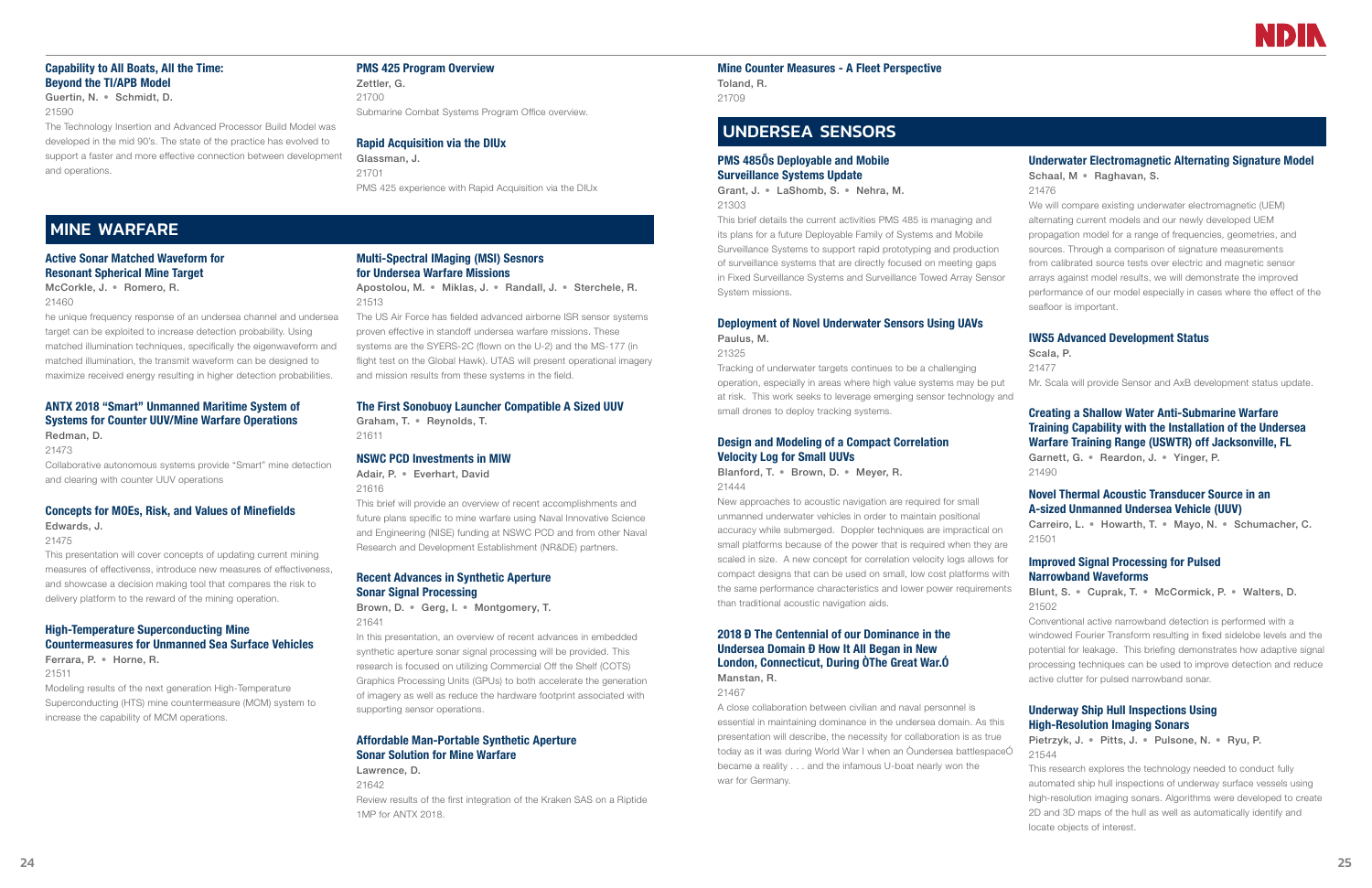# Early History of U.S. Navy Sonar

# Straw, T.

21569

The search for German U-boats during World War I led to the research, development and test of a number of underwater listening devices that could be mounted on ships and submarines, and towed from surface ships and air ships. The Naval Experimental Station at Ft. Trumbull in New London and the work done at the Nahant Station in Massachusetts resulted in many innovations in undersea listening capabilities which will be described in the presentation.

# NextGen Underwater Electromagnetic Signature Reduction Systems

## Holmes, J.

### 21582

The presentation will briefly describe emerging underwater electromagnetic threats, and outline signature reduction concepts being proposed to counter them.

## Interoperable Sidescan Sonar Evaluation

Arrieta, R. • Folts, G. 21594

QinetiQ NOrth America and Naval Surface Warfare Center Panama City Division (NSWC PCD) are developing and demonstrating a new sonar technology that will enable multiple sonars using the samefrequency to operate without jamming each other. This is being demonstrated using two sidescan sonars with the left side and right side acoustic signals overlapping to cover the nadir. This paper will describe current results, status, and plans for the program.

# The Effects of DVL Mounting Location on AUV Ego-motion and Pose Estimates

Hacker, K. • Monaco, M. 21599

This research explores the effects of the DVL's mounting location on AUV ego-motion and pose estimates. It finds that, when DVL measurements are integrated into a tightly-coupled framework, most AUVs would benefit from an unconventional DVL placement that is far from the vehicle's center of buoyancy. These findings suggest that the DVL's placement should be considered during the design stages of an AUV.

# Rapid Reconstruction and Analysis of At-Sea Data

Andronowitz, K. • Arrighi, A. • Ushkevich, C. 21606

The ability to rapidly reconstruct and analyze SONAR data is critical to provide objective quality evidence to support analysis and evaluation of current and future automated capabilities for SONAR systems. The ÒWeed WackerÓ tool was developed to reconstruct performance of SONAR data and underlying automation. The tool leverages system-level data collected in-situ or in post-test playback and provides the ability to examine display ready data and associated automation.

# Multi-Sensor Tracker

Bordonaro, S. • Exley, M. 21607

The Multi-Sensor Tracker is a new tracking capability which is able to utilize measurements from multiple sensors to provide one complete tracking picture. This multi-target tracking allows for targets to be tracked through interfering sources and find and maintain contacts in a very time sensitive problem.

# Compact Littoral ASW SONAR for Very Small to Medium USV Reynolds, T.

21612

Kongsberg Maritime has delivered high frequency ASW SONAR for allies hunting small diesel submarines in the littorals. The SONARs are well suited for our growing USV inventory.

# Arctic Diffusive Staircases: An Overlooked Opportunity for Detection?

Davis, J. • Joseph, J. • Radko, T. 21625

Hydrodynamic changes to diffusive staircase structures induced by propagating submersibles may be observable long after staircases are initially disturbed. Developing sensing technologies that can measure the hydrodynamic variability may offer an alternative approach to detection.

# Employing Distributed Acoustic Sensing for Infrastucture Protection

Folts, G. • Fry, M.

21626

QinetiQ North America (QNA) has developed a systems approach to protection of distributed seabed infrastructure by employing Distributed Acoustic Sensing (DAS). The DAS approach utilizes optical fiber cabling to provide distributed acoustic measurements along the length of the cable providing passive monitoring and sensing for critical system protection.

# (U) Seabed Surveillance System Signal Processing and Automation Modernization Hatcher, E.

21713

(U) The Advanced Capabilities Roadmap Integrated Product Team (ACR-IPT) has identified desired areas for technical development in signal processing and automation as part of their FY20-FY25 project roadmap for undersea surveillance. This brief seeks to improve industry awareness of needed technologies and improve technical partner engagement.

# New Textured Piezoceramic Materials

Fuoco, L. • Hill, C. • Lee, W. 21719

Textured piezoelectric materials for which exhibit extraordinary piezoelectric responses similar to single crystals and can be produced at a much higher yield, with greater compositional uniformity for the next generation of sensors.

# Affordable Mobile ASW Surveillance System

Fischer, T.

21726

ONR is pursuing development of an affordable mobile ASW Surveillance System. This presentation will describe areas where industry can assist ONR in addressing technical challenges.

# UNDERSEA VEHICLES

# Defining VIRGINIA Class Block VI Within the Context of the Tactical Submarine Evolution Plan

Nagy, D.

21479

The Block VI VIRGINIA Class design that will be done within the context of TSEP will allow the Navy to explore, characterize, and define new ways the manned submarine will operate within a future manned and unmanned system of systems.

# Unmanned Undersea Vehicle (UUV) Requirements Group (URG) Capability Needs and Priorities

Klinedinst, B.

21480

OPNAV N97 representative to brief the Undersea Vehicle technical session on the outcome of the Unmanned Undersea Vehicle (UUV) Requirements Group (URG) 2018 Capability Recommendation Letter.

# Design and Analysis of Swarming Architecture for Unmanned Systems in Air, Sea, and Space Environments Using Goal Oriented Requirements Engineering.

Douglas, A.

21481

A method is proposed to use goal oriented requirements engineering to help design the ability for swarming architectures to satisfy multiple mission needs in the applicable environment.

# Subsea and Seabed Warfare Initial Capabilities Document Rezzo, D.

21482

N97 is sponsoring an Initial Capabilities Document to document capability requirements and associated capability gaps pertinent to the subsea and seabed warfare. The ICD, upon Department of the Navy and Joint Staff Validation, will serve as a precursor to an analysis of alternatives for solutions to close the capability gaps and inform system requirements for follow-on Capability Development Documents and Capability Production Documents for the next generation of SSW systems.



# Tailored Network Architectures for Sonar Image Classification

McKay, J.

21483

Neural network models have dominated optical image classification problems in recent years. This talk looks to provide insight into how such models can be tailored towards sonar image classification.

# DARPA Project: Positioning System From Deep Ocean Nodes

Dorfman, Y. • Kofford, A. • Waterston, J. 21486

Ocean node-based systems that provides PNT for UUVs without need to surface for GPS.

# Advanced Naval Technology Exercise (ANTX) Human Machine Interaction 2018 (HMI-2018)

Delgreco, N. • Hardro, P.

21499

The Advanced Naval Technology Exercise (ANTX) 2018 is a collaborative event that took place at the Naval Undersea Warfare CenterÕs Narragansett Bay Test Facility in Newport, RI, in collaboration with the Southeastern New England Defense Industry Alliance and partnership with the Commander, Naval Meteorology and Oceanography Command (CNMOC) in Stennis, Mississippi.

Progress Towards Multidisciplinary Design Optimization for Contemporary Stealth

Jones, M. • Paterson, E.

21514

From the perspective of submarine design, hydrodynamic signatures have previously been largely ignored. This work aims to fold this component into a broader multi-disciplinary design optimization framework that can account for all known signatures. The Reynoldsaveraged Navier-Stokes equations are solved in the near wake of a self-propelled submarine in a stratified environment with variations in design parameters to consider their individual contributions.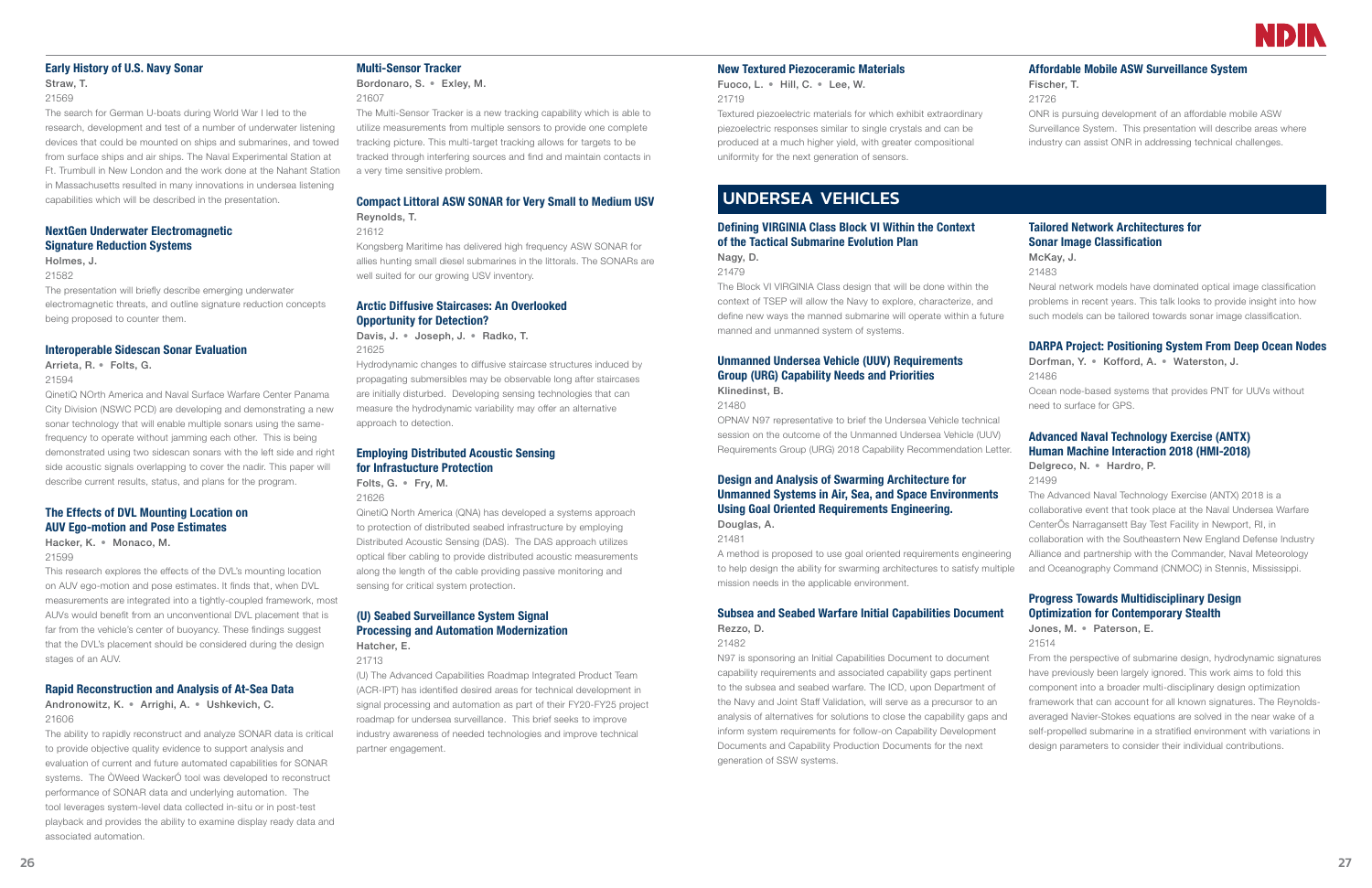# Employing Untethered Transformational Capabilities in Denied Subsea Environments

Fry, M. • Goldman, H. • Radford, N. 21524

QinetiQ North America (QNA) and Houston Mechatronics Inc. (HMI) have teamed to explore employment of the HMI Aquanaut vehicle for forward deployed operations in a contested environment. Employing QNA's advanced LPI/LPD long distance communications and nonadir (gap) search sensor with the transformable vehicle provides the operators untethered long distance work class capability

# Air Independent, PEMFC Power System for Marine Applications

# Miller, M. • Sievers, R. • Utz, R. • Wynne, R. 21588

Long duration, marine capable power systems are needed for a range of operations on the sea floor, ROV and UUV platforms. Air independent fuel cell systems are being designed and developed for these platforms. Prototype in water testing is underway.

# Integration and Application of Lasers on Submarines

Friend, D. • Gormley, J. • Kendall, M. • Perry, M. 21615

Equipping submarines with a high energy laser weapon would make each submarine more lethal and more survivable. Taking advantage of recent advances, preliminary work will be presented showing integration of a weapons-grade laser into a Virginia-class submarine.

# Progress on Affordable UUV Swarms

DiBiaso, D. • Goldberg, D. • Parry, J. • Smith, J. 21617

Draper and Riptide have combined their capabilities to move affordable UUV swarms forward . They are on a trajectory to make these advances available to the DoD community of interest, enabling new CONOPS in undersea warfare. This briefing provides an overview and results of recent efforts

# Physics of Surface Piercing Bodies

## Delaney, K. • Fullerton, A.

21624

Many of the Navy's undersea vehicles (manned and unmanned) operate at or near the free surface in order to meet mission requirements. During near surface operations the vehicle's antennas (communications), masts (visualization), and/or snorkel (air exchange) may pierce the ocean's surface. As such, it is important to be able to accurately model and understand the physics of surface piercing bodies to inform the Navy of the vehicle's performance during these operations.

# Development of a Navy Safety-Certifiable Critical Battery Management System

McCaig, R. • Ramanujam, N. 21629

There is a growing need for high energy storage systems using Lithium-ion batteries to power Navy weapons and platforms. However, given the risk of catastrophic failure from these batteries, there is also a critical need for a Navy safety-certifiable battery management system. We present some lessons learned from our ongoing development of a critical battery management system for the Navy.

# Feasibility of Fuel Cell Centric Power Modules for LDUUV and Other Submersibles

Blunk, R. • Fuller, B. • Wise, D. 21632

This project undertook to design and build a land based demonstration of a PEM fuel cell power module for a system representative of an LDUUV. The performance of the unit in a demonstration conducted at the Energy Campus of Colorado State University is described.

# Design, Development and Integration of a Payload Delivery Section Enabling Long-Transit and Multiple Payload Delivery at Precise, Pre-define Locations by a UUV Clark, G. • Lebo, W. • Raymond, T.

21633

This presentation discusses the analysis and design of a payload delivery UUV section compatible with the GDMS Bluefin 21 Unmanned Underwater Vehicle (UUV). This payload delivery section would allow the UUV to carry multiple payloads of various sizes for long transits prior to delivery at precise, pre-defined locations, including payloads such as Sonobuoys, Sandshark¨ UUVs, UAVs, etc. with the ability to carry multiple payloads on a given mission and deliver specific types based on mission plan.

# Protecting Naval Assets in Port with Autonomous Swarming AUVs

Albert, C. • Appler, J. • McNelly, B. 21637

This presentation will introduce and discuss alternatives to underwater threat detection within the waterfront environment, and will provide specific details for a swarming autonomous underwater vehicle (AUV) system currently under development at the Johns Hopkins University Applied Physics Laboratory (JHU/ APL). The system will use cooperative, high-dynamic, multi-sensor AUVs to provide protection of naval assets in harbors and while in port. To perform detection, classification and interdiction the AUVs must have autonomy, navigation, control, sensing, and communication capabilities.

# Merits of Advanced Materials for Future Submarine Propulsor Development

Ma, J. • Taylor, P. • Vlattas, J. 21638

Successful U.S. Navy Submarine propulsor designs require a balance of multiple, often competing objectives. New material technologies could expand the design trade space. Several ongoing projects are defining this trade space and are setting the stage for use of advanced materials in undersea vehicles propulsor design to great effect.

# Unmanned Undersea Vehicles and COTS Use

Gaetanos, N. • Strong, C.

21639

COTS parts have significant drawbacks for use on high reliabitlity systems. For XLUUV in particulary they will lead to significant added risk with respect to meeting the reliability, acoustic and efficiency requirements.

# Hybrid Reynolds-Averaged Navier Stokes/Large-Eddy Simulation (HRLES) of Buoyant Jets in Stratified Liquids Martin, C. • Paterson, E.

21640

# 688 Quick Look Study Ð Achievable Capability Insertions for Life-Extended LOS ANGELES-Class Ships in the SSN Gap Years

Bowe, K. • Neblett, E. 21646

A summary of concept design studies performed to add advanced capabilities to LOS ANGELES class submarines during SSN gap years and de-risk future new attack submarine designs. Studies cover a wide range of options from minimal technology insertions to large-scale capability additions.

# Technology Development for Lithium ion Battery Platform Certification

Fontaine, J. • Wartelsky, M. • Winchester, C. 21647

Program update on Submarine lithium ion certification effort including system designed to detect battery casualty to allow for mitigation.



# Testing Your UUV at the Navy's Undersea Data and Power Test Bed

Henson, J. • Lloyd, J. • Traganza, W. 21695

PMS 485 Maritime Surveillance Systems (MSS) is developing a test bed consisting of a seabed-laid data and power distributed cabled network system. Their goal is to advance the development of undersea devices (e.g., acoustic communications modems, laser communications, buoys with RF communications, sensor, etc.) that would take advantage of a common undersea access point and network infrastructure. PMS 485 will detail the MTB concept of employment, to include the initial questionnaire, kick-off meeting, test scheduling, test planning and standard operating procedures (SOP) to interface with the MTB and the MTB support team resources.

# A Seabed Warfare in Denied Waters Demonstration at ANTX 2018

Conaway, B. • Lindman, R. • Somlyody, S. 21705

A presentation of the UUV based seabed warfare demonstration presented at ANTX 2018 by Huntington Ingalls Unmanned Maritime Systems and partners Advanced Acoustic Concepts and Battelle. The demonstration included execution of an entire kill chain to transit into denied waters, enter a battlespace and locate and identify a seafloor target, engage and destroy the target, and exit the battlespace. The demonstration utilized key technologies available and in the water today.

# UUV Core Technologies

Iera, R.

21718

The Navy is pursuing Core Technologies for UUVs across Five Lines of Effort & Objectives: Endurance, Autonomy & Precision Navigation, Command, Control, and Communications (C3), Payloads & Sensors, and Platform Integration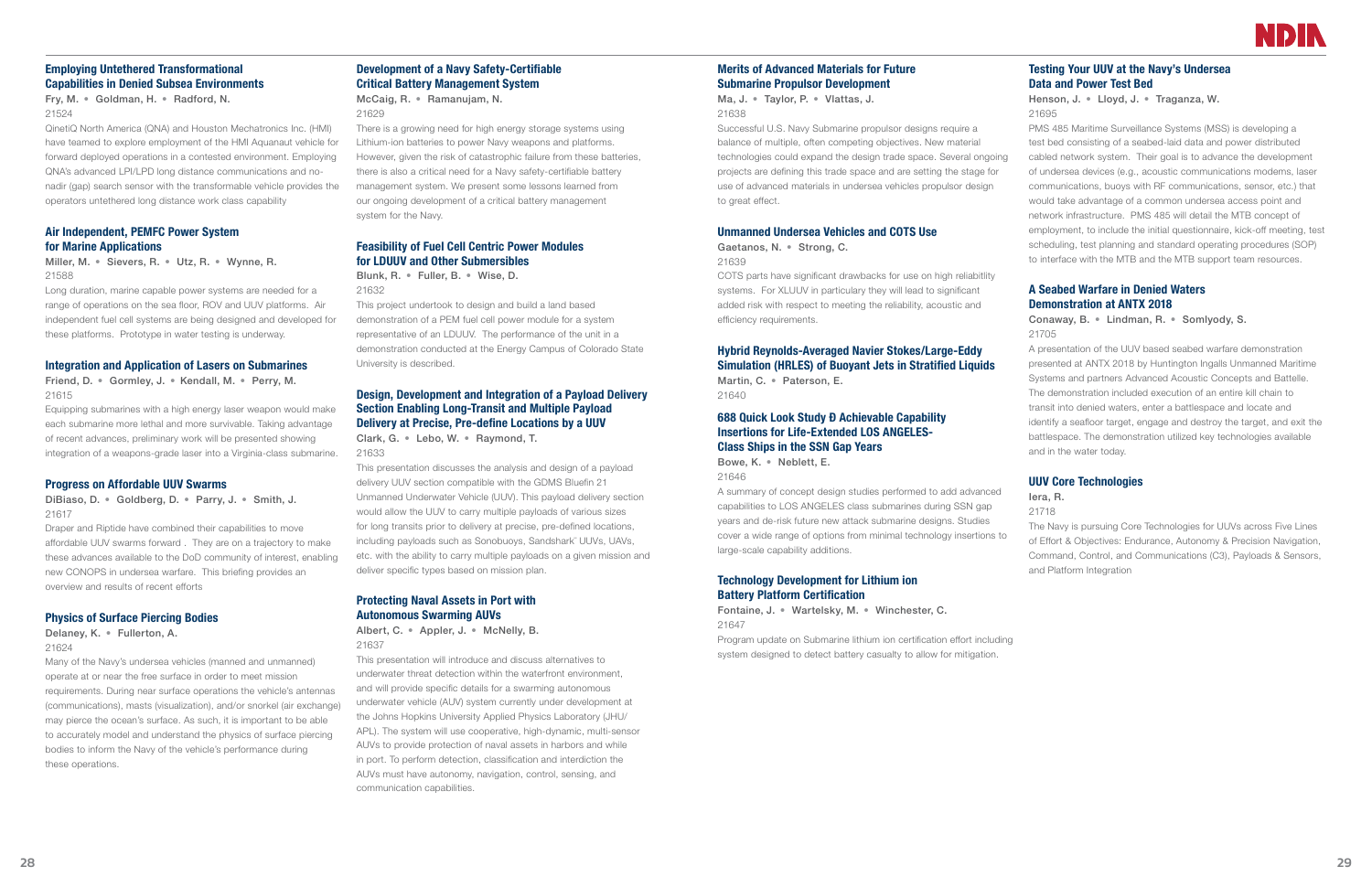

# WARFIGHTER PERFORMANCE

# User Centered Design in the Acquisition Lifecycle

Mestre, O. • Ogren, L.

21496

Naval Undersea Warfare Center Division Newport (NUWCDIVNPT) has developed a process to incorporate Human Systems Integration (HSI) considerations into programs entering or already in the Acquisition Lifecycle. This iterative process has aided projects in developing a better understanding of user or operator needs, software interface design, and how to incorporate HSI requirements into the overall system design.

# A First Look at VRSUB and the Future of Virtual Reality Training

## Crafford, T. • Moskalski, T. 21518

Virtual Reality Submarine Trainer (VRSUB) is the next evolution of shore-based trainers that offers a safe and controlled virtual environment for realistic harbor navigation. VRSUB is a joint effort between warfare centers that is still in development. We will provide an overview of the program along with insights into the future of virtual reality training systems.

SPEAKING SITES<br>
Plenary Session<br>
1 Dealey Center Auditorium . . . . . . . . . . . . . . (B.164)

# SSBN Submarine Warfare Federated Tactical Systems (SWFTS) Modernization

## Corser, M. 21597

This presentation will cover the training and system capability benefits provided to the SSBN submarine warfighter through recent SWFTS modernization efforts. The associated benefits to the COLUMBIA Class baseline will also be addressed.

# Common Electronic Toolset for Submarine Qualification and Training.

Adilinis, G. • Kessel, P. • Laiter, C. • Simms, S. 21621

Nosis is an integrated set of software applications whose purpose is to improve warfighter readiness and performance.This paper will present the phased approach being used by the Nosis team to achieve a true integration of the disparate products resulting in a common toolset for submarine Qualification and Training

# BUS SCHEDULE

Due to heightened security measures, it is in your best interest to take the shuttle buses provided. The use of POV is strongly discouraged and may result in entry delays and the risk of not being allowed access.

# TUESDAY, SEPT 18

6:30 – 9:00 am Buses will shuttle (as filled) from the hotels (Mystic Marriott, Hilton Garden Inn and Hampton Inn) to the Dealey Center Auditorium

# 10:00 am – 4:00 pm

Bus departs the Dealey Center Auditorium for the Hotels (Mystic Marriott, Hilton Garden Inn and Hampton Inn) every hour.

# Shuttle will depart Dealey Center Auditorium at:

10 am | 11 am | 12 pm | 1 pm | 2 pm | 3 pm | 4 pm

# 4:45 – 5:45 pm

Buses will shuttle in a loop from the Dealey Center Auditorium to the Hotels (Mystic Marriott, Hilton Garden Inn and Hampton Inn)

# $5:45 - 7:00$  pm

Buses will shuttle in a loop from the hotels (Mystic Marriott, Hilton Garden Inn and Hampton Inn) to the Clambake

# 8:00 – 9:30 pm

Buses will shuttle from the Clambake to the Hotels (Mystic Marriott, Hilton Garden Inn and Hampton Inn). Drop-offs only.

# WEDNESDAY, SEPT 19

## 6:30 - 9:00 am

Buses will shuttle from the Hotels (Mystic Marriott, Hilton Garden Inn and Hampton Inn) to the Dealey Center Auditorium

# 10:00 AM - 4:00 pm

Bus departs the Dealey Center Auditorium for the Hotels (Mystic Marriott, Hilton Garden Inn and Hampton Inn) every hour.

Shuttle will depart Dealey Center Auditorium at: 10 am | 11 am | 12 pm | 1 pm | 2 pm | 3 pm | 4 pm

# 5:00 - 6:30 pm

Buses will shuttle from the Dealey Center Auditorium to the Hotels (Mystic Marriott, Hilton Garden Inn and Hampton Inn). Drop-offs only.

# BREAKOUT SESSION BUS SHUTTLE

(to Lewis Hall and Building 439, Grenfell Hall Classroom)

# 7:30 am – 5:30 pm

Buses will run a circular route between Dealey Center Auditorium and Lewis Hall every 15 minutes beginning on the hour.

SPEAKING SITES *Plenary Session* 

(no general parking available)



# Naval Submarine Base New London